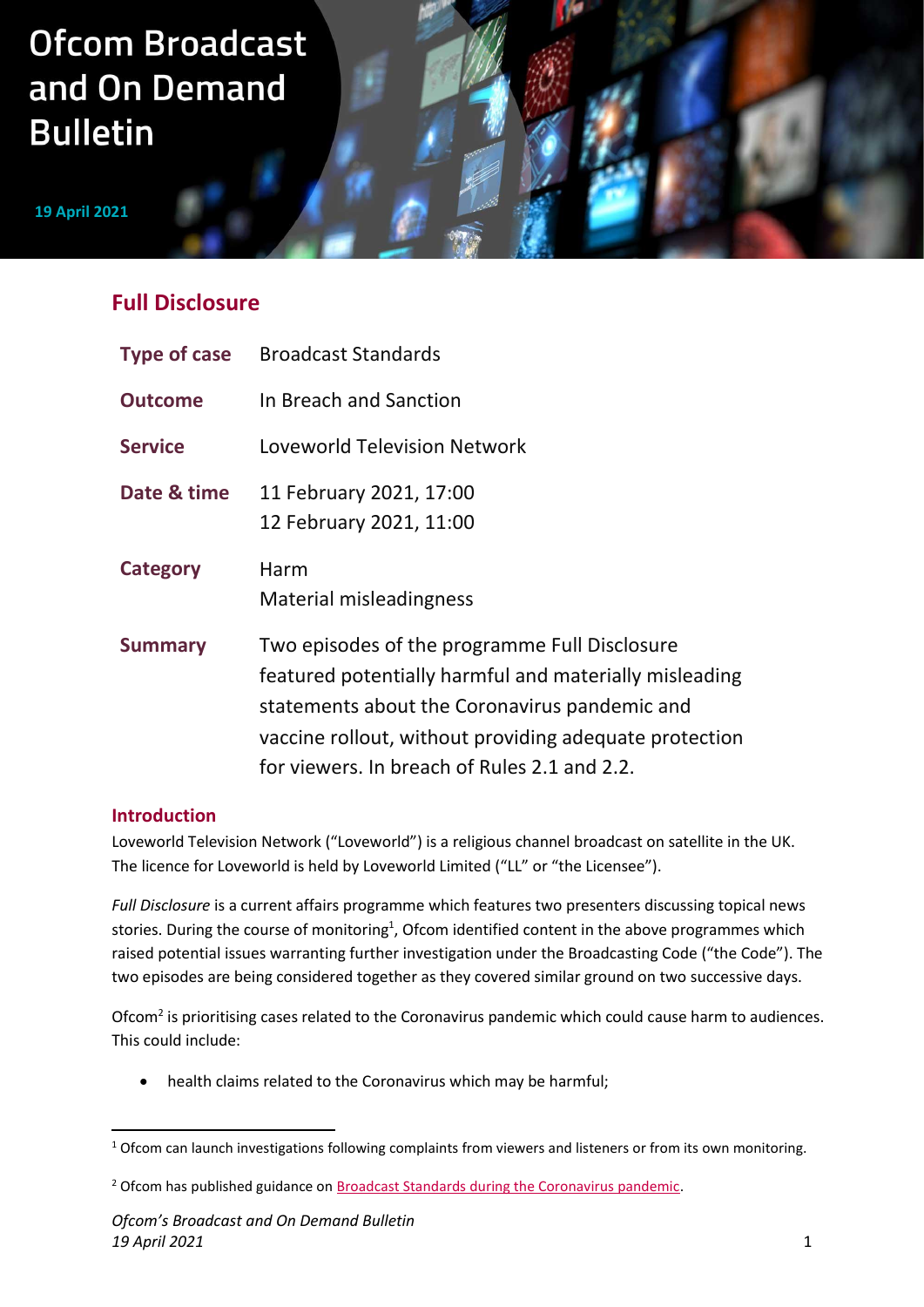- medical advice which may be harmful; and,
- accuracy or materially misleadingness in programmes in relation to the Coronavirus or public policy regarding it.

We therefore informed the Licensee that it was necessary for us to depart from our normal published procedures to expedite this investigation.

# **Background:**

At the time of the broadcasts, the global number of confirmed cases of Coronavirus had reached 108 million<sup>3</sup>. In the UK: over 117,000 people had been officially recorded as having died within 28 days of a positive Coronavirus test<sup>4</sup>; over 14 million first doses of licensed Coronavirus vaccines had been administered<sup>5</sup>; and a third Government imposed national lockdown was in force. The lockdown restrictions, which curtailed individual freedoms, were introduced with the stated intention of slowing the transmission of the Coronavirus and to prevent the National Health Service from being overwhelmed.<sup>6</sup> The measures included a stay-at-home order (with exceptions for essential reasons and outdoor exercise once a day), and the closure of schools to most pupils. The rollout of UK approved Coronavirus vaccines had been underway for over two months, with priority groups<sup>7</sup> being offered vaccinations. Effective vaccination has been considered by governments and public health organisations globally, as a way to successfully manage the Coronavirus pandemic by protecting the most vulnerable people in society and reducing infections, hospitalisations and deaths<sup>8</sup>.

Ofcom acknowledged that in these circumstances, licensees were likely to want to broadcast content about the pandemic, and there was a clear public interest in doing so. We recognised that measures introduced by various governments to deal with the Coronavirus crisis have resulted in restrictions on public freedoms in the UK and across the world. This has led to considerable debate about the various strategies adopted by governments to tackle the pandemic. Similarly, as with many medical treatments, there is debate concerning the efficacy of and approval processes for vaccines, potential side effects, and the position of those who choose for whatever reason not to accept a vaccine dose when offered one. Reflecting the fundamental importance of freedom of expression in our democratic society, it is clearly legitimate for broadcasters to question public policy and the rationale behind it and to robustly hold governments to account. However, in doing so, broadcasters must ensure compliance with the Code.

*Ofcom's Broadcast and On Demand Bulletin 19 April 2021* <sup>8</sup> See: '[Covid 19 vaccines](https://www.who.int/emergencies/diseases/novel-coronavirus-2019/covid-19-vaccines)', World Health Organisation.

<sup>&</sup>lt;sup>3</sup> See: '[Coronavirus cases](https://www.worldometers.info/coronavirus/coronavirus-cases/#total-cases)' worldometer.

<sup>&</sup>lt;sup>4</sup> See: '[Deaths in United Kingdom](https://coronavirus.data.gov.uk/details/deaths)' UK Coronavirus dashboard.

<sup>&</sup>lt;sup>5</sup> See: '[Vaccinations in United Kingdom](https://coronavirus.data.gov.uk/details/vaccinations)' UK Coronavirus dashboard.

<sup>&</sup>lt;sup>6</sup> For example, in England: Prime Minister's statement to the House of Commons on COVID-19 regulations: 6 [January 2021.](https://www.gov.uk/government/speeches/prime-ministers-statement-to-the-house-of-commons-on-covid-19-regulations-6-january-2021)

 $7$  The top priority groups for vaccinating between 15 January and 15 February 2021 included: older care home residents, care home workers, people aged 80+, health and social care workers, people aged 70-79, clinically extremely vulnerable people under 70.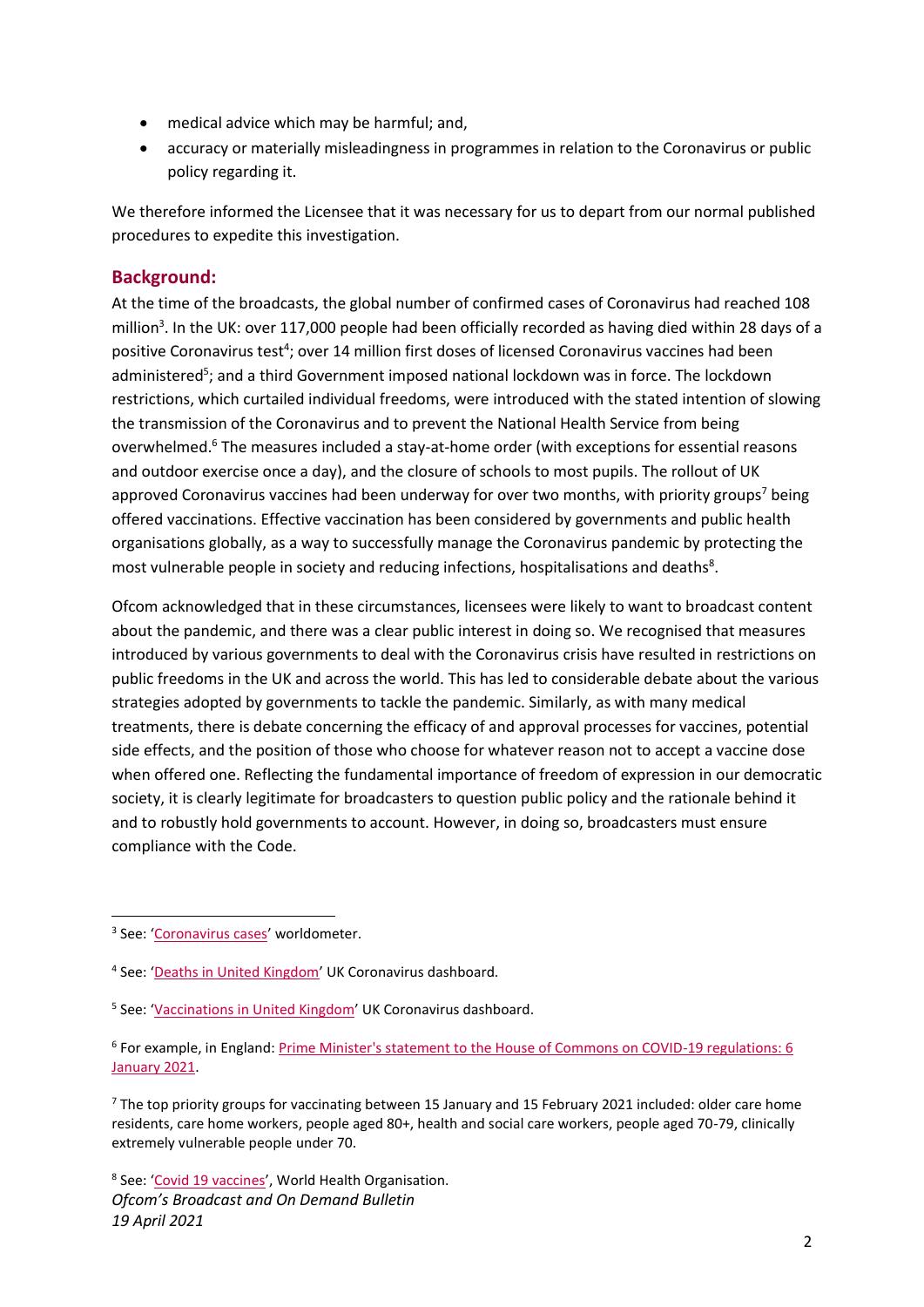#### **The Content**

#### Full Disclosure, 11 February 2021, 17:00

During the 11 February 2021 episode, presenters James Cordwell ("JC") and Christian Kitoko ("CK") discussed a range of topics related to the Coronavirus pandemic. The programme led with two stories: namely, the possibility that lockdown restrictions may continue for some time despite the vaccination programme; and that waiting lists for routine NHS operations had grown during the pandemic. Their discussions then moved on to broader topics about UK Government policy relating to the Coronavirus. This included the following statements:

JC: *"I go back to Pfizer and the CEO of Pfizer, how old was he? 59. And he said he would not take the Covid-19 vaccine because I don't have underlying conditions. I'm too young. Therefore, I don't need it. And yet the government policy is, you know: vaccine, vaccine, vaccine, as the only way out. But this is not a way out of this crisis. We are saying now that they are saying to us now that of course you have to continue to wear your mask even if you're vaccinated, it could still pass it on to somebody else. So, you must maintain social distancing rules. So, what was the point of the vaccine?"*

\*\*\*

JC: *"I want to share this with you and you at home. I've seen about five doctors personally face to face talking about this issue, and although none of them will come on the set with me, this is what they are kind of saying to me. The Pfizer vaccine and the Moderna vaccine, all the new mRNA*<sup>9</sup> *vaccines, work in a completely different way to any vaccine we've ever had before…So if it doesn't generate a strong enough immune response, like if you're 80, 90 or so on, you could die of the vaccine and 80% of people who take this vaccine get a reaction to it in some way, shape, or form. Effectively, the vaccine makes you ill and your body then has to generate an immune response to it. It is not a standard vaccine. A standard vaccine which is attenuated which doesn't make you ill, you just generate the immune response. But in this particular case, this particular vaccine strains, they make you ill as if you've caught coronavirus. That generates a cell response in your cells and in your system and generates this little molecule that's causing all the trouble. And if your body can't fight it, you will die. This is the problem about this particular vaccine. 80% of people get a reaction. I remind you that 80 to 90% of people getting the SARS-Covid-2 virus are not going to be affected by it at all, if you have no underlying medical conditions. But I think this is a rather strange way of vaccinating people with a vaccine that effectively will make you ill. 80% of people effectively. As if you have just caught SARS-Covid-2 and its only way it really works is because it* 

<sup>&</sup>lt;sup>9</sup> mRNA refers to Messenger RNA (short for ribonucleic acid).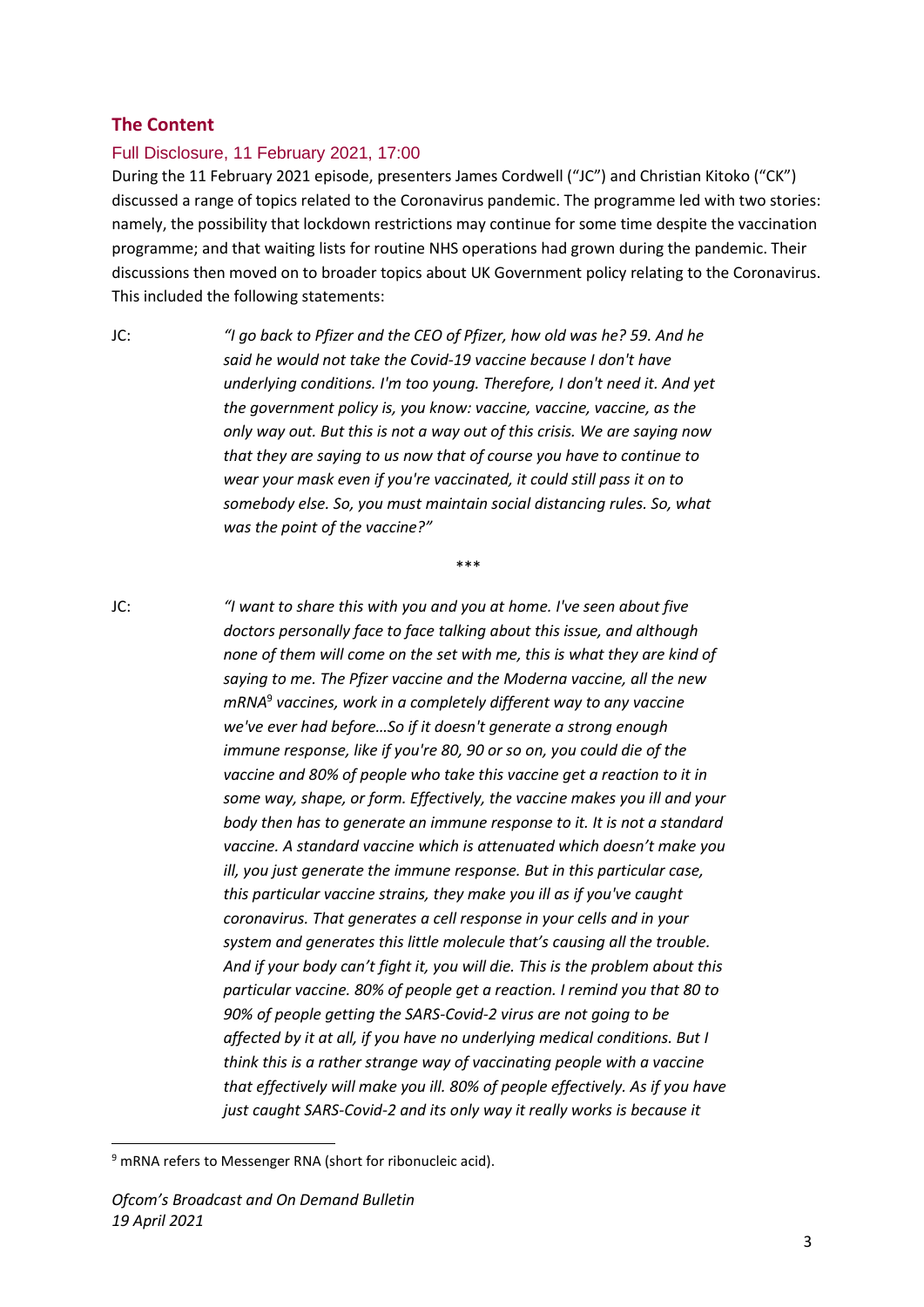*generates, its hoping, hoping right, your body will generate an immune response, attack the things that's come, the little MRA molecules that's coming out of your cells. It's really gene therapy. If two years ago I said: 'We're going to have a vaccine that will infect your body like the virus which could potentially kill you', you'd have said 'James, you're never going to get that to market, are you? Nobody is going to put that in their body because you might as well wait to catch Covid-19, the SARS-Covid-2 virus, get it in your body and fight it off. It's no difference'".*

\*\*\*

CK: *"We saw in countries like Germany, of course, suspending, you know the Pfizer vaccine*<sup>10</sup> *because it did not believe that it was safe for the elderly actually to take the vaccine".*

\*\*\*

JC: *"But this vaccine doesn't seem to be to me to be totally safe. We've heard many stories, maybe 120 deaths. Now we've seen adverse reactions, and they're not being reported by public media houses such as the BBC, ITV, Channel 4 and the rest. I shame you. Why you not telling us that there is a possibility? I've seen a US nurse the other day who is pregnant take the virus. It was a PR stunt. If you're pregnant, you should not be taking the vaccine. It says it on the box. It says it in the formulary of the British Formulary Area*<sup>11</sup>*. It was a PR stunt. She had a miscarriage within hours of having this dose. And we've seen reactions to varying, varying, terrible, from death all the way through to completely uncontrollable body movements. Nurses that were taking this vaccine because they said: 'You're frontline staff, you can have it if you want it'. She took it and now she can't actually work. It's not the only one, but you don't see pictures like this. You don't see images like this. It's about being informed of the risks before you put anything into your body. And you're telling me that this vaccine will give me the same reaction as having the virus – I might as well wait until the virus comes along. Right?"*

CK: *"You can see that what maybe, just maybe, is it that you know, catching the virus itself is better than having a vaccine? Because you know then* 

\*\*\*

*Ofcom's Broadcast and On Demand Bulletin 19 April 2021*  $11$  Ofcom understands this to be a reference to the British National Formulary. It[s website](https://bnf.nice.org.uk/about/preface.html) says that it is a "joint publication of the British Medical Association and the Royal Pharmaceutical Society to provide prescribers, pharmacists, and other healthcare professionals with up-to-date information about the use of medicines".

<sup>&</sup>lt;sup>10</sup> The co-presenter interrupted at this point to correct the reference to the AstraZeneca vaccine but does not challenge the statement that countries like Germany had suspended the administering of vaccine because of safety concerns regarding elderly patients.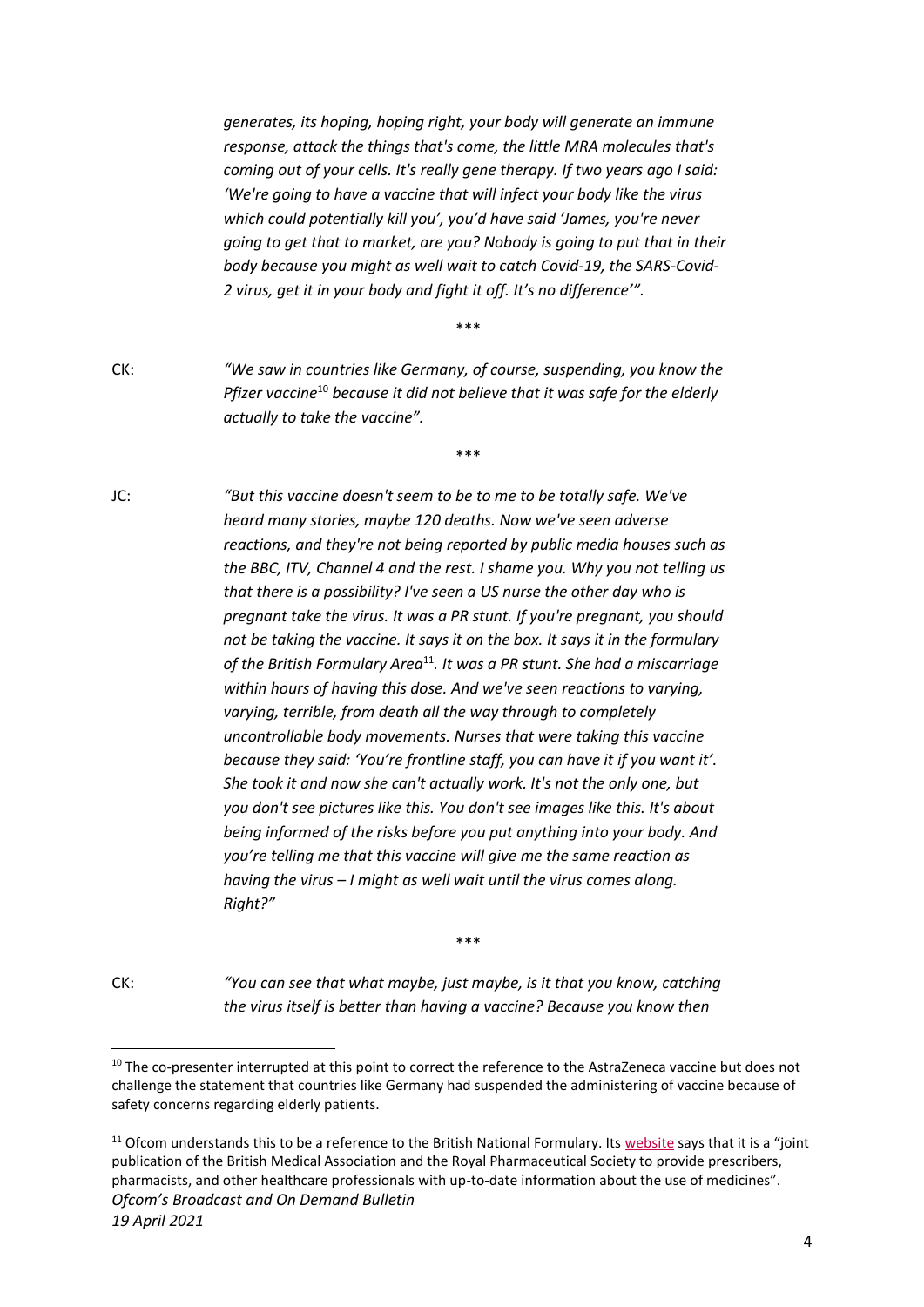*somebody's body will be able to fight it, and then being able to produce, you know, immune system that is strong enough to fight the virus".*

\*\*\*

\*\*\*

- JC: *"We had an expert on, a doctor, who was saying all the young people should go to the Isle of Man and have a really, really, really big party. Spread it around themselves. And that's exactly, basically what vaccine does…And I think the vaccination program is just like getting Covid-19. So, it's just like getting SARS-Covid-2 virus. Just go out and meet somebody with it, shake their hands. Embrace the fact that this is exactly the same".*
- JC: *"It's basically cell therapy on a massive scale across the UK and across the world right now… And if I had even suggested two years ago before we heard a Covid-19 that some company would have immunity from prosecution, immunity from adverse reactions, immunity from death for giving you a vaccine which effectively mirrors exactly what the SARS-Covid-2 virus does to your body. You would, you would have laughed me out. You would have said: James, come on this is Britain. This is the United Kingdom, not least in America. You would never see it. Nobody would give such things freeway, but that's exactly the world we're living in right now and I think the vaccination programme is just like getting Covid-19, Sars-Covid-2 virus – just go out and meet somebody with it, shake their hands, embrace the fact, because it's exactly the same. But, this vaccine – I don't know if this is a way out of anything – because we're still told, we have to wear masks, we have to maintain social distance…".*
- JC: *"But, you know, Ivermectin, I'm telling you, you heard it here, hydroxychloroquine massive study, bigger study of anti-Covid-19 symptoms in the world, said it works".* CK: *"Perhaps they will never use those kind of things".* JC: *"Why?"* CK: *"Why? Because one of the reasons why is because there are pharmas. There are many people that have invested the money into these pharmaceutical companies. They need to get their money back".*  JC: *"The billionaires of this world…".*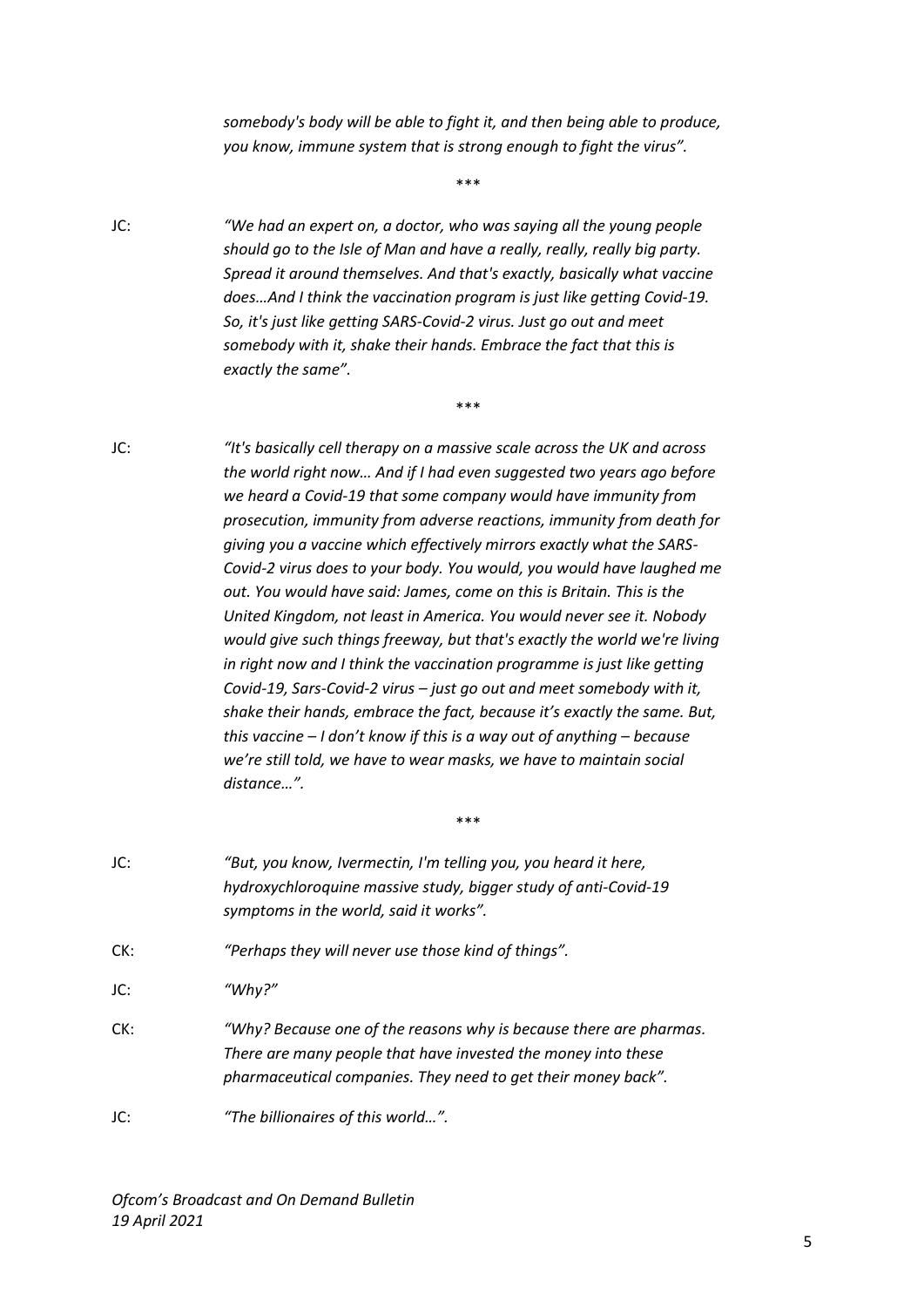- CK: *"They put the money in. I mean hydroxychloroquine does not even cost £2".*
- JC: *"You could have bought it over the counter".*
- CK: *"Obviously remember we are telling you not to self-medicate. Don't, do not go and get the hydroxychloroquine or Ivermectin".*
- JC: *"No, speak to your doctor before you put anything in your body".*
- CK: *"Speak to your doctor, it is very important, do not self-medicate. We do not tell you to do that at all. But we're saying perhaps because it's cheap and affordable, that's one of the reasons why they don't even want to look at it. Remember in this time of the pandemic, some people have become more wealthy than they were before, you need to think about that".*

\*\*\*

JC: *"…the world is moving forward with this nonsensical plan and expecting intelligent people like ourselves to just go: 'Yes, OK. That will be perfect'. I will no doubt inject myself with your vaccine because it will then give me the same symptoms of having the virus. But it might kill me, but it might not. Why would I do that? I might as well just take my risk if I'm young and I'm fit and healthy, and I don't feel I've got any, I know I haven't got any underlying condition. So, I might as well just wait until the virus comes up. I'll wash my hands, keep my face clean, my family will do the same and will be OK, because normally that is not going to affect us. It's only those with underlying conditions. I wish the government would just simply come out and say the truth about this matter and all this nonsense about billions and billions being poured into*  vaccines every year. Do you really want that? Even if it worked, but it *doesn't. Let's assume it works and you have to have one every year. Is that what's it's all about now? Is that what life is? Masks, social distancing and an annual vaccine jab. Is that really what it's worth?"*

\*\*\*

\*\*\*

CK: *"Just two months ago in Wales, Coronavirus was not even in the top ten biggest killers in the country. In England, I believe it was the tenth. You know, biggest killer, you had heart disease. You had, you know, cancer patients. You know who weren't seen and as a result, some of them passed away".*

JC: *"I've never accepted personally the logic of a lockdown. We've had, we've had people say go and have a Covid-19 party if you're a teenager.*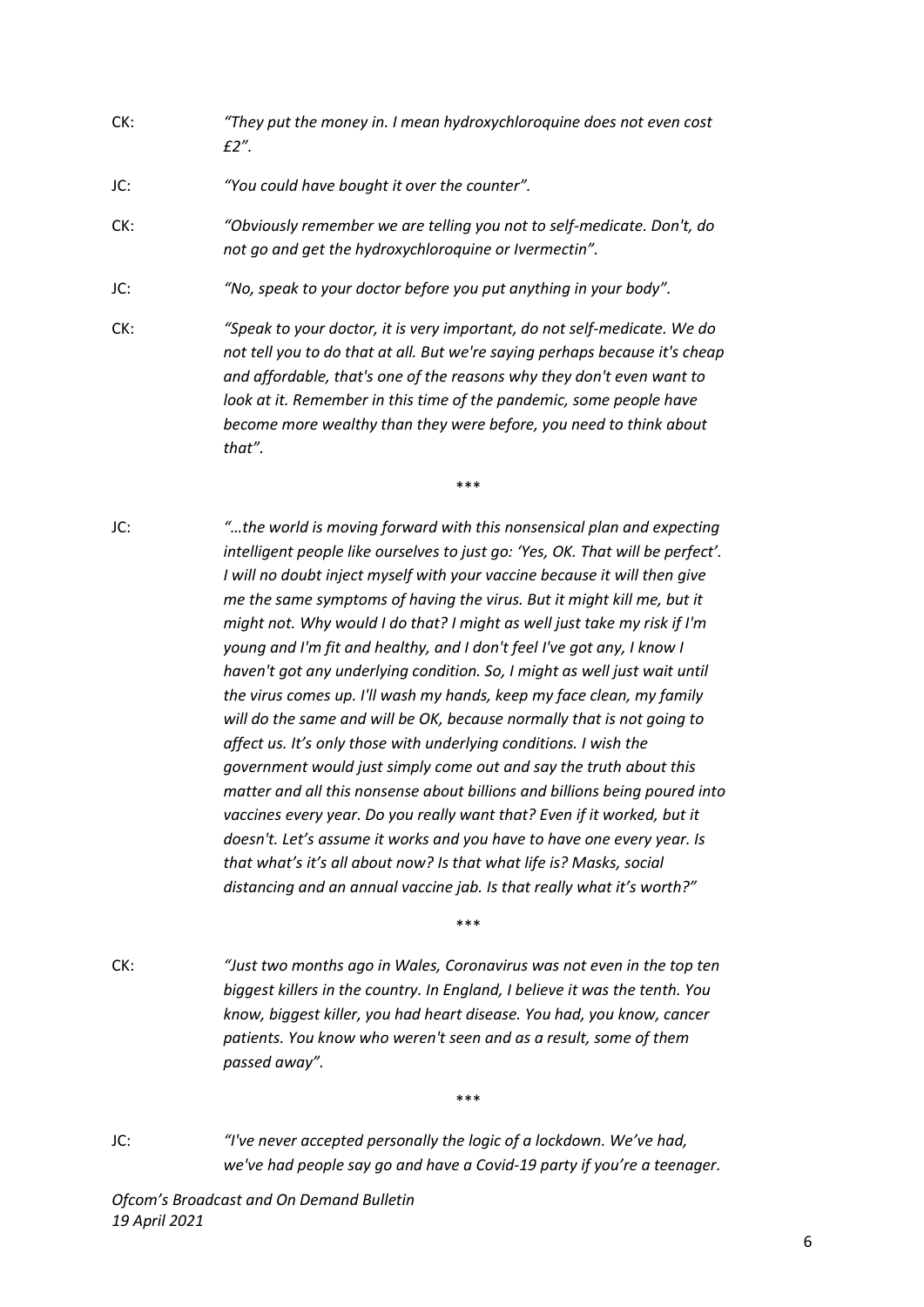*If you're under the age of 60, going and have a, just go and mingle. Mingle, no facemask, mingle, catch the virus, get immunity that way. We've had, we've had esteemed doctors, who are not in SAGE, who are not in Public Health England, who are not in, I don't know, the joint Bio-Security section of the government advisory list of people that we listen to, who say this. And yet others in SAGE, who are also very, very, very well connected to the pharma companies themselves by the way – you also have to look at who's connected to what, what background do they have, where do they come from, who's paying your research right now".*

\*\*\*

JC: *"Others in SAGE, who were also very, very, very well connected to the pharma companies themselves, by the way. You always have to look at who's connected to what, what background do they have? Where do they come from? Who's paying your research right now? Because really, the people who pay to blow the pipe of the, you know, the tune, play this tune now, don't play that tune because I want you to say this message. This is what they have said, every one of them. I saw one doctor stand up, pace around his room, sit down, stand up, pace around his room, sit down. Answering this question, I said: 'Why are you not treating other patients with other diseases and other things?' And you could see the anxiety on their faces. They were not able to come to the studio to say this because, of course, their jobs depend on listening to whoever is paying the piper right now. And they say: 'Well I can only do this because I'm told to act in this way, and I'm supposed to deal with my patients in this way and that's that. I cannot act outside that box, the moment I do, of course, you see people in the States, people in America, standing outside Washington DC waving their flag for various drugs who are not approved by the World Health Organisation, which is a terrible, terrible, terrible, ah, don't get me started'. At the end of the day the doctors themselves, that's the one thing they all agreed on is that they do not understand the government policy on this matter".*

#### *Full Disclosure*, 12 February 2021, 11:00

During the 12 February 2021 episode, the same presenters James Cordwell ("JC") and Christian Kitoko ("CK") discussed a range of topics related to the Coronavirus pandemic. The programme led with two stories, namely a US opinion poll showing a degree of reluctance to accept a Coronavirus vaccination, and suggestions that social distancing measures may stay in place until the end of 2021, even as some restrictions are progressively lifted. As with the programme on 11 February 2021, this led into broader discussions between the presenters about UK Government policy relating to the Coronavirus. This included the following statements:

JC: *"It's those with information are less likely to want this so-called Pfizer or the mRNA new style mRNA vaccines. Those who are informed not only will be less likely, those who are informed will be completely unlikely, as*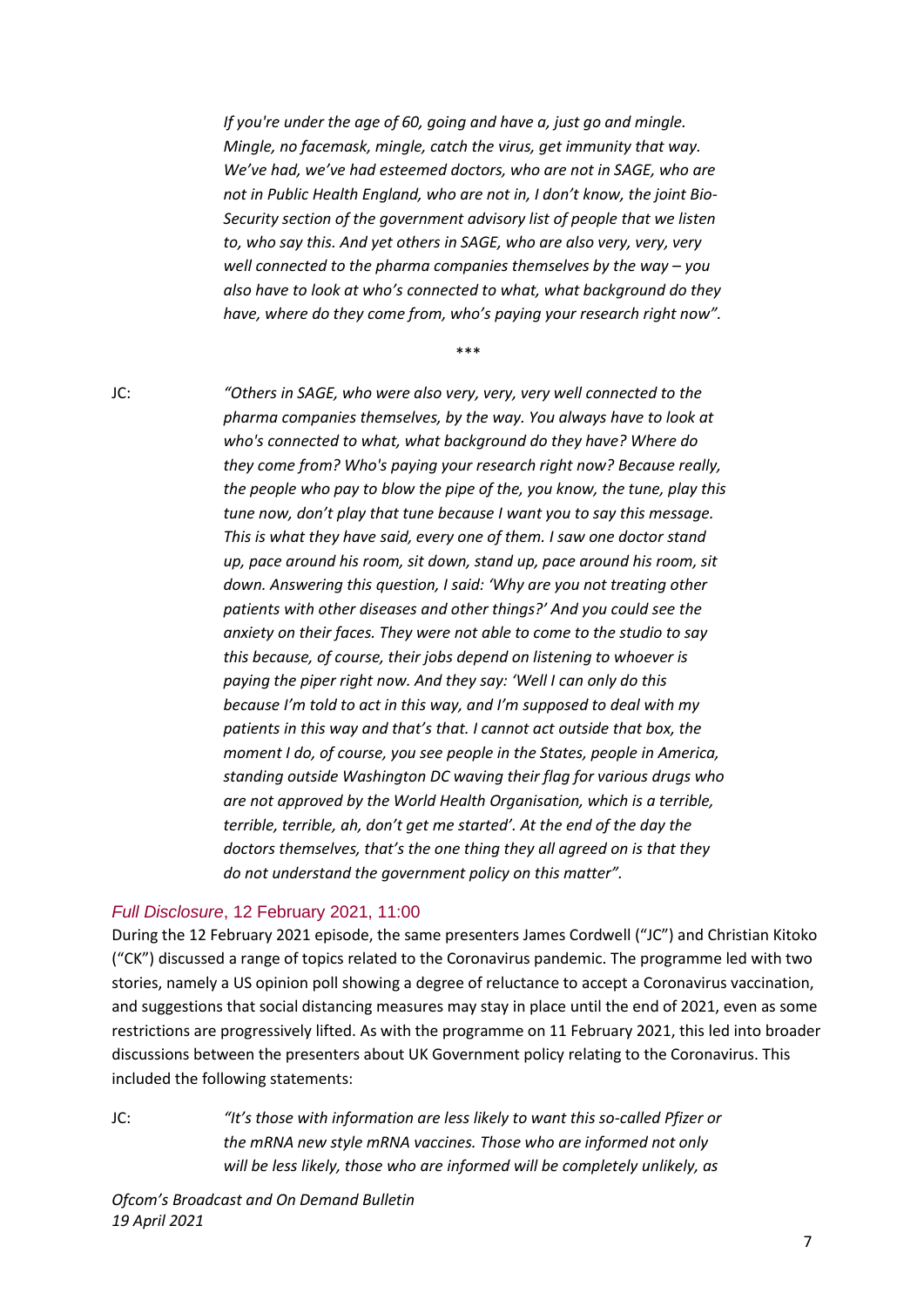*far as I can see. And again, do you remember the other day, we quoted the Pfizer CEO who is 58, he's 59, he says: 'I'm far too young, I will not be needing it, I have no underlying medical conditions to take it. Therefore, I will not be taking it'. He has no underlying conditions and he's 59 years old. That tells me everything I need to know. He's the CEO of the company who is making billions of these doses and therefore making billions of pounds of profit – la las – and he's saying I don't need to take it so why should I take it? I don't need to take it. I'm not going to take it. And there's more reasons than that, that is a pretty strong statement, and until I see the Prime Minister of this country and all his family queueing up to get it then I'll be taking the same view".*

\*\*\*

JC: *"The manufacturer demanded to have complete indemnity from prosecution because they know they're rushed this. They know this is experimental. This is not a traditional vaccine as most vaccines are just attenuated versions of the virus made safe – attenuation means made safe – most traditional vaccines are made safe in this way. They are attenuated. They won't make you ill but they will help you to generate some immunity. This vaccine, Pfizer and all the others that are mRNA type vaccines actually make you ill. 80% of people who take that vaccine will get a reaction. What does that mean? It is basically the vaccine operates the same way as the virus does. It makes your cells produce a little protein that goes around your body and if the cells produce too much and your body can't fight that much, you're going to get sick and if it continues to produce too much, you will die. This is, what about the Hippocratic Oath of doctors to do no harm? This vaccine would not be called a vaccine under any normal programme. Any normal kind of, I don't know, due diligence programme of medical science. They would say you're affecting the genes well not the genes, actually, it is called gene therapy. You're affecting the cells to do the same thing the virus would have done. A vaccine normally blocks the virus or normally gives you protection against the virus. It doesn't normally make you as ill as the virus did. The only way – please understand this – the only way a Pfizer vaccine or the Moderna vaccines (the mRNA types) gives you immunity is that your body produces it, not the vaccine. Get that clear, your body produces your antibodies to fight infection and basically the vaccine makes you ill so that your body will fight that infection and hopefully your body will recover. Well, we've seen people dying. We've seen people with adverse reactions. We've seen people who no longer can walk. We've seen people who can no longer work anymore. We've seen these examples on social media platforms. They're not lying, they are not lying."*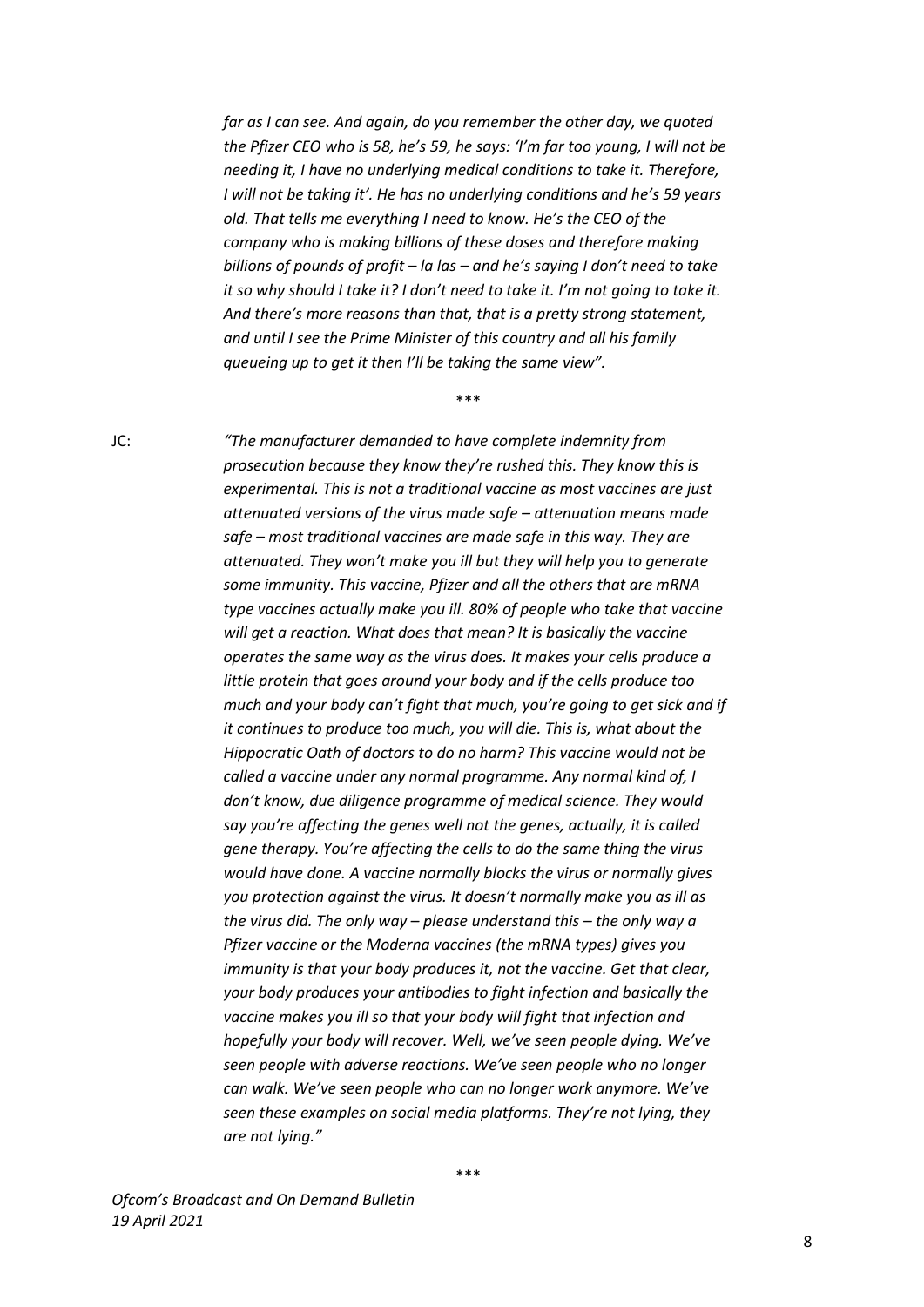JC: *"I saw a wonderful lady who was saying: 'I want to be socially minded; I've got a little baby bump but I'm going to take the Covid vaccine' and within hours or within days she had a miscarriage".*

\*\*\*

JC: *"If you are informed about vaccines, even in the past 150 years, even in the past 75 years, dengue fever, Ebola, it's been an absolute nightmare. It's been stupid. They've made mistakes. Different vaccines are produced, adverse reactions. Different vaccines have been withdrawn because they've caused death and serious complications on many people. There's no way you can tell me that a drug that was just developed over a period of around about two months, that's quite right, two to three months, because they went into production with this stuff very quickly. They thought they could produce a drug based on this new experimental mRNA technology, which is really gene therapy; it is getting your cells to produce a response that a Coronavirus would get your cells to do. Now you just think about that – the vaccine and the virus are producing the same response in the body. They are not healing you. This is not providing you protection; this makes you ill and your body then does what God has designed it to do. Your body then says ok, I can see this, I'll fight it...This is your immune system, it kicks in and says, I can see this, I'm going to fight in. Now you know for a fact that 80% or 90% of people who get the Coronavirus will have no symptoms at all but 80% of people who have the vaccine always have symptoms".*

JC: *"But the point is young people, they keep telling us, young people are not affected. It's point, zero, zero something percent change of even showing a reaction, an adverse reaction to the Coronavirus".*

\*\*\*

\*\*\*

- JC: *"…in this particular case, this vaccine doesn't actually make you better. It stimulates your cells of your body to produce the protein that makes you ill and it is your body that makes you better. So you might as well just wait for the Coronavirus to strike and then your body will either make you better, or your body will fail in the task. And the likelihood is for 99% of our population, your body will fight it".*
- JC: *"How many people have you heard about who are 80, of taking the vaccine and died as a result? Then they say there's no evidence to suggest that there's any relation. Captain Tom was ill. He took a vaccine and died very shortly after. Not suggesting that he did or didn't, I'm just*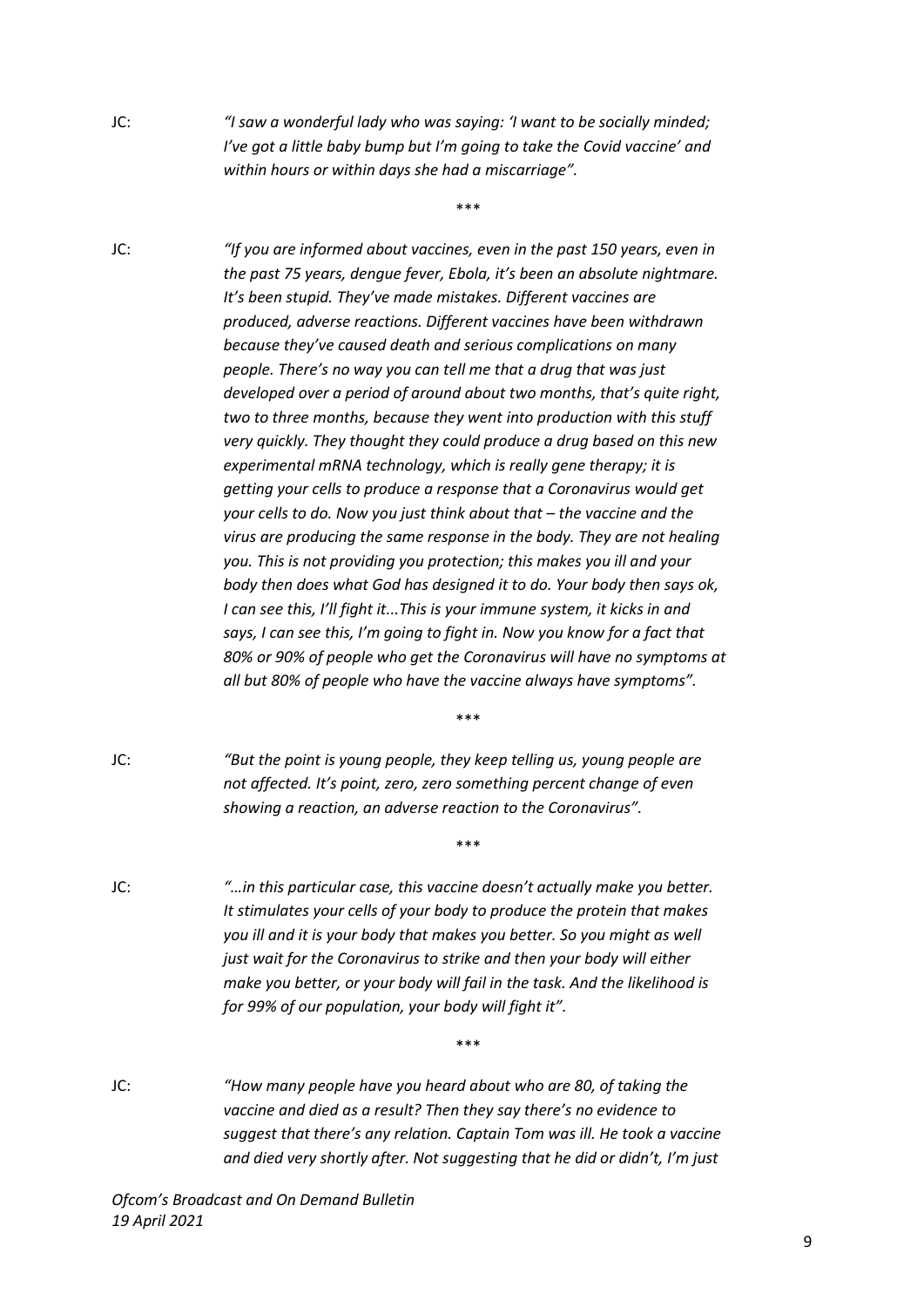*suggesting that there's more information comes out every day that older people are dying as a result of taking the shot. Why? The important thing is why? Why is because they are 80, they are immune deficient anyway. They might also have underlying medical conditions, you do tend to get, as you get older your body tends to fail that way, so those two factors, age and condition, make you take in the virus. At one-point Pfizer was saying if you have underlying conditions don't take the vaccine".*

\*\*\*

JC: *"Why give a vaccine to an 18 year old, or a 12 year old, or a 10 year old or a 24 year old teenager or young adult who's at University, when we know – it's not a doubt – when we know this person will generally recover if she gets access to the virus, or the virus gets access to her. And we know that what will happen is she will get over it. She might lose a sense of taste and sense of smell. She might have some cough, or a little bit of coughing. Oh, I've had a bit of a cold, oh, and carry on with my life"*

\*\*\*

- JC: *"This whole plandemic is an affront to my intellect because wearing a mask which is never good for me. I don't believe any medical person who says wearing a mask full-time, forever, which they are now claiming it might well be, is good for the body. It is not good for the body. Wearing plastic gloves is not good for the body".*
- CK: *"Indeed, so of course we brought you this and it is very important for you to also do your own research and many people are questioning".*
- CK: *"People are still reluctant from taking the vaccine. If the people that the vaccine was produced for are dying from taking it, why should those who are apparently immune to the virus itself be the one to take it?"*
- JC: *"Well, at least those who have no medical reason to take it, like the Pfizer CEO. Why are they bothering?"*
- CK: *"Why should they bother? One of the things you heard, you know, during last year, just about December, we heard a lot that, you know, the elderly will be now protected, we can hug our grandmothers go and cuddle grandads and then spend time with them because the vaccines were actually produced to save their lives. At the moment the vaccine is doing the other way, that is taking the lives of so many."*
- JC: *"It's taking a risk".*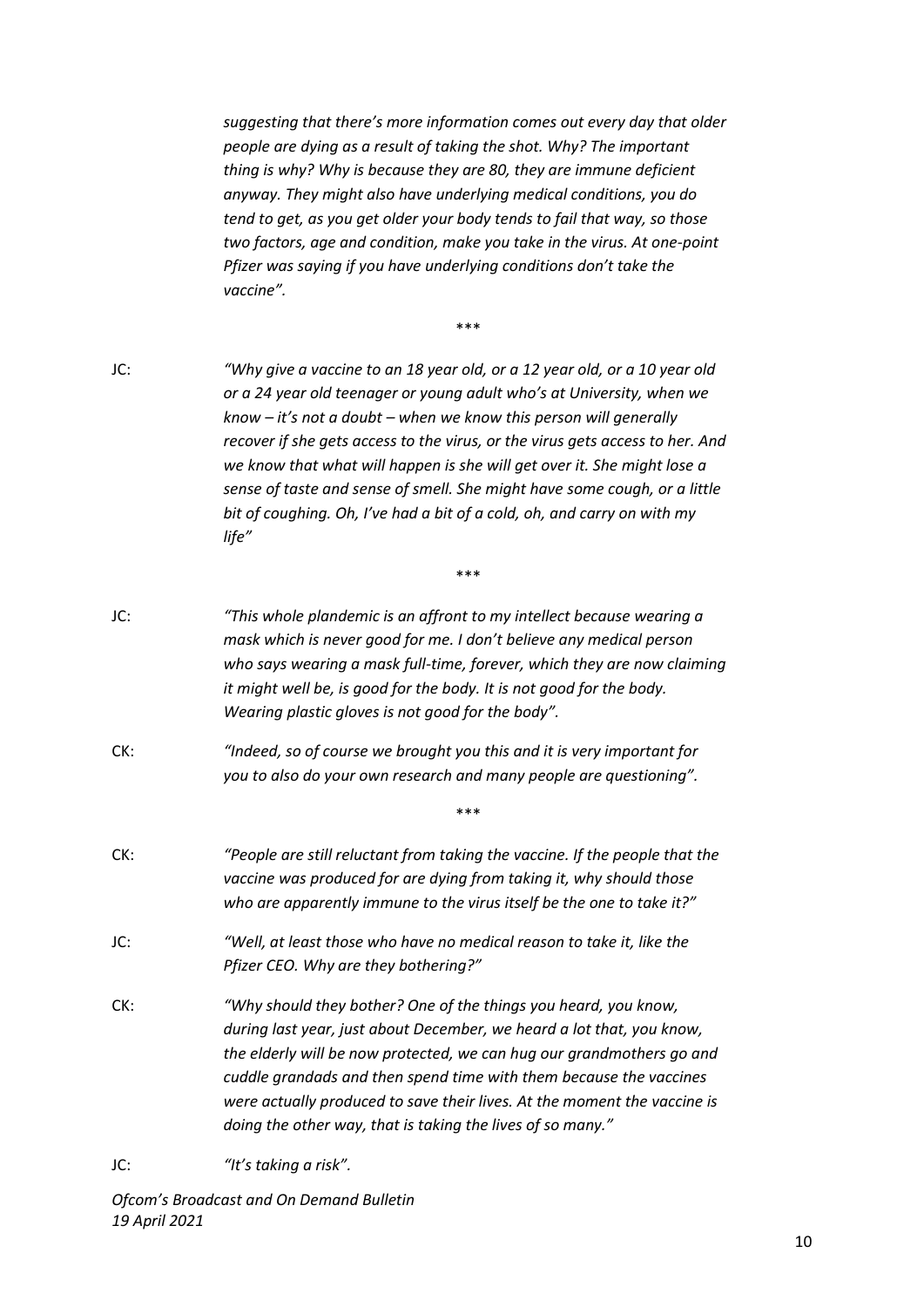- CK: *"It's a Coronavirus, it is just like the flu. It's just like the flu".*
- JC: *"It is. The thing is this right, if it's true that virus of this kind are spread by droplets. There are droplets on the table as we speaking. Why is it that I can do this [Rubs hands together and puts hand on the table] and I'm not dead yet? I'm not infected yet? Because it is not going near my face. To protect myself, go and wash your hands. If washing my hands stops me catching a cold and washing my hands stops me getting ill from Coronavirus, isn't that a cheaper solution than trying to just vaccinate everybody by making them ill and then letting their bodies heal themselves?"*

\*\*\*

- CK: *"And if there are drugs than can actually combat…"*
- JC: *"It's not an 'if'. There is no 'if' on this matter. There are at least two drugs. They tried to destroy hydroxychloroquine. They tried to destroy doctors who talked about hydroxychloroquine. They've tried to destroy their careers, their livelihoods. They've called them anti-vaxxers, they've called them fake news specialists. They've called them all sorts of terrible names because they don't fit the narrative. But the fact is…Ivermectin is coming. It's coming, it's there, it's everywhere… in third world countries they've got a better survivability rate than the UK what does that tell you?"*
- CK: *"The vaccine is not working at all".*
- JC: *"The vaccine is not a vaccine, I wish we had another name for it because it's not a vaccine at all".*

\*\*\*

JC: *"This is what is so fundamentally terrible about Covid-19, the plandemic this year… at the very, very, very beginning, February, March time, people were talking about hydroxychloroquine. They were talking about other drugs throughout the year of course. And each and every one of them has either been used successfully in Third World countries – congratulations, you've got your own independent minds and intelligence. I'm delighted to see it is working for you, but not in the Western World apparently. And I don't believe the UK is really any worse than, say, Germany. Why is the UK worse than Germany? We're both leaders in Europe, we're both leaders in terms of GDP, we've got all the money in the world. Why is it that the UK is so poor on the scale, of say, death per 100,000 population per capita? Why? When you've got drugs you know work and you refuse to give them. Refuse to use them. They not only refuse to use them, the world health authority and an Oxford*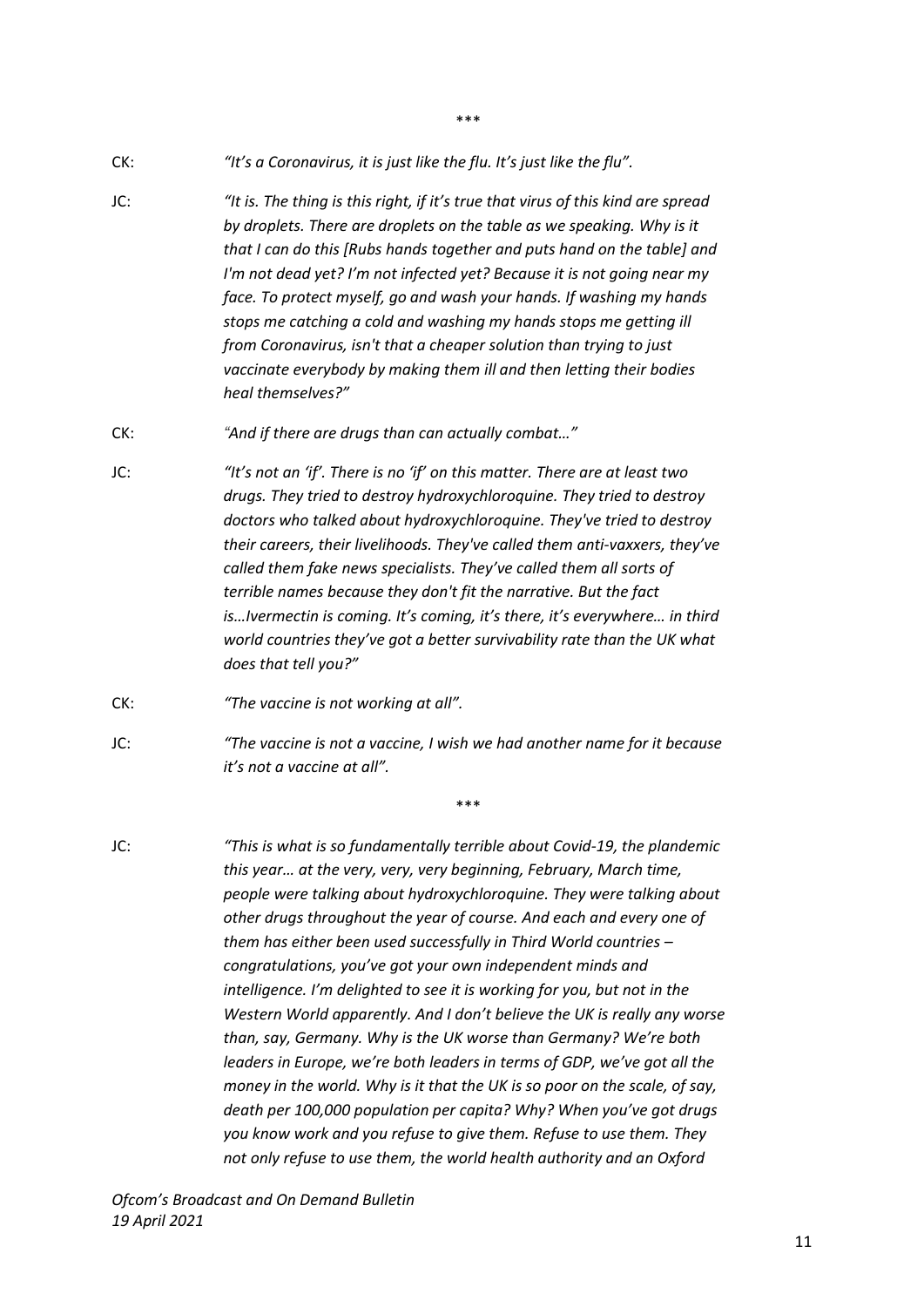*trial proved they didn't work by manipulating the dose. They just discredited the whole drug. They stopped the whole world from using it, but thank God for the Belgians who said: 'No, we'll continue with our trial', which reported in August of this year. No, sorry, last year 30% effectiveness of serious case recovery. That's a massive number, 30%. Think about the 115,000 people in the UK alone. What's 30% of 115,000, 120,000 dead? And Ivermectin apparently is much, much better than hydroxychloroquine according to the studies which have been taken...".*

\*\*\*

JC: *"Once you understand that this vaccine is not an attenuated virus, it is the thing that will generate the same thing in your body that the virus generates you think, but what is the sense of that? Now that is not a debate anymore. It's about an intellectual argument now. Why should I infect myself? Without the virus, I'm not doing it with the virus, I'm doing it with a vaccine. And its unattenuated so it could have a massive effect or a limited effect in your body and it's determined by what? My age, or my underlying conditions. But what doctor who takes a Hippocratic Oath would plug into my, into your arm, Christian, a thing that could either make you seriously ill or kill you? Could. I am not saying it will, I'm saying it gives you the same reaction as catching a virus, right. And depending on what you are, what your body is made up of, what your character is, your spirit, your feeling, it could either kill you or just give you an antibody reaction. What doctor could do that?"*

\*\*\*

JC: *"I heard Mr. Mark Zuckerberg the other day, saying, well, he was speaking in front of the US Congress I think, or the US Senate, I forget which one it was: 'It's established understanding that vaccines are good for you'. I wanted to slap the man. I wanted to say: 'Excuse me under what, what, what history do you know about vaccines? Do you know the vaccines that have failed? Do you know of the medical experiments that have failed. How many experiments were taken on African children, taken away from mothers because they kill them? Do you know how many failed? Do you understand why black African culture, well most African continent, is rather dubious about Western vaccines? Do you know the history behind it? Do you know the history about the, the why is it that we still have Ebola? When we can spend billions on Coronavirus, but we're not spending billions on Ebola, why?'"*

We considered that the content from both programmes detailed above raised potential issues under the following Code rules:

Rule 2.2: "Factual programmes or items or portrayals of factual matters must not materially mislead the audience."

*Ofcom's Broadcast and On Demand Bulletin 19 April 2021*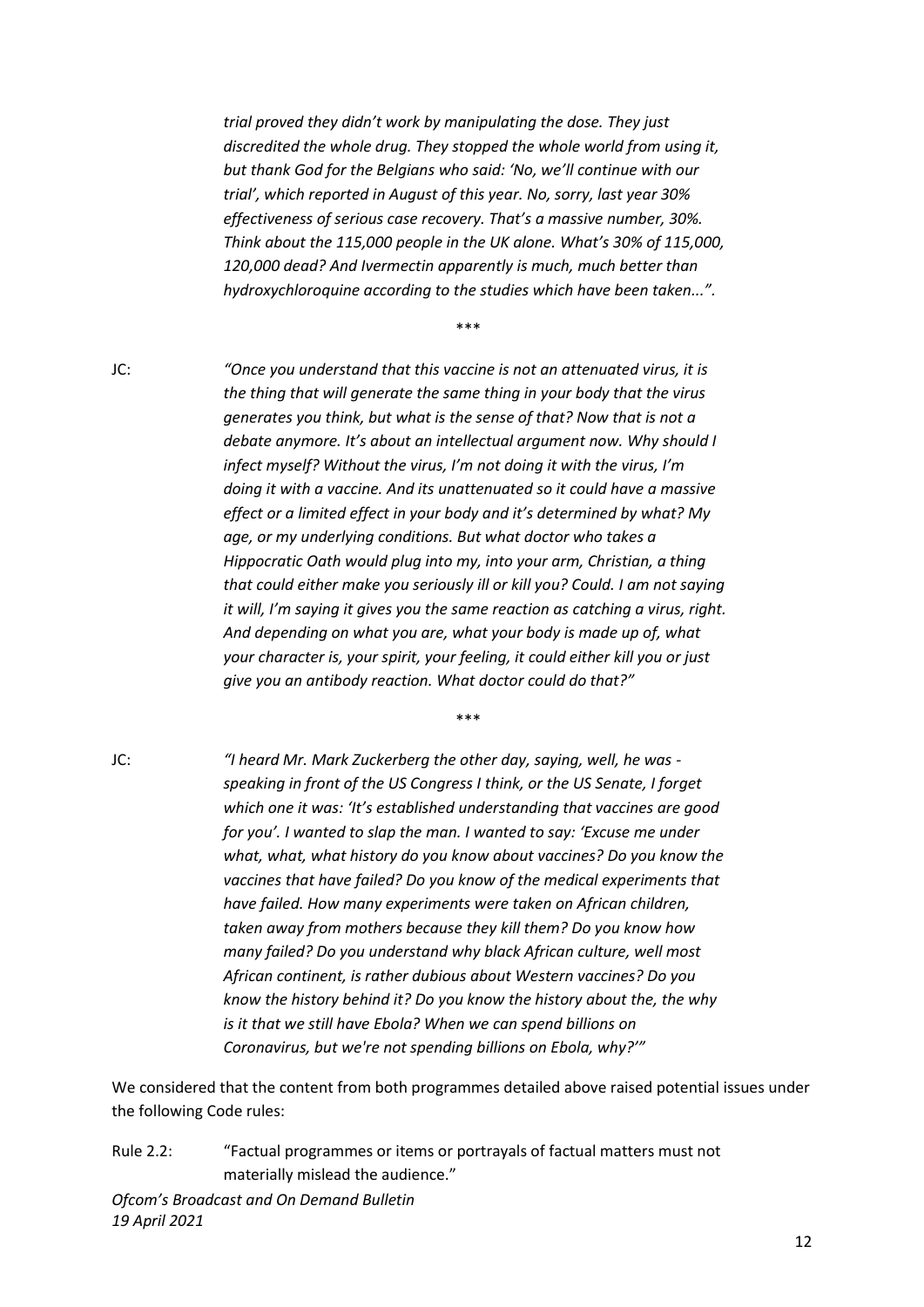Rule 2.1: "Generally accepted standards must be applied to the content of television and radio services…so as to provide adequate protection for members of the public from the inclusion in such services of harmful and/or offensive material."

Ofcom requested comments from the Licensee about how the programmes complied with these rules.

#### **Response**

LL said that Full Disclosure is a "news analysis" programme, in which the presenters discuss topics they have researched. It explained the programme is scripted, however the presenters "have some liberty with guidelines in the discussions based on the research that is done for the program[me]". The Licensee said it had reviewed both programmes and concluded that one of the presenters "went outside the guidelines of the script" and presented his own views, which did not represent the views of the channel.

The Licensee said that it considered deviating from the channel's guidelines in this way to be "gross misconduct" and the presenter had been "queried and spoken to" regarding this. It added that as a result of this instance it was reviewing the channel's code of conduct policy "to ensure that all presenters understand and adhere to the Ofcom broadcasting code as regards harm, offence, due impartiality and due accuracy whenever they are presenting programs for the station".

Having considered the Licensee's initial comments, Ofcom provided LL with its Preliminary View that both programmes were in breach of Rule 2.1 and 2.2 and requested its further comments. In response, the Licensee accepted that both programmes featured potentially harmful and materially misleading statements about the Coronavirus pandemic and vaccine rollout without providing adequate protection for viewers.

The Licensee said "Loveworld do not support or advocate the dissemination of potentially harmful and/or materially misleading statements about the Coronavirus pandemic and the vaccine rollout, (even with or) without providing adequate protection for viewers". It added that it accepted "none of the available licensed vaccines infect individuals with the live Coronavirus" and that "receiving an mRNA vaccine is not the same thing as being infected with the live virus".

The Licensee accepted the transcript of the programmes as detailed in the Preliminary View. It reiterated that while the programme "is largely scripted", the sections detailed in the Preliminary View that included potentially harmful and materially misleading content were part of "portions of the programme where the presenters have the ability (or liberty) to converse in an unscripted discursive fashion". It added that it accepted that "both presenters (predominately JC) gave viewers misleading information about how Coronavirus vaccinations, and particularly how mRNA vaccinations, operate and the extent to which this is comparable to contracting the Coronavirus by infection". LL said that the presenter had been "disciplined", but that it took "full responsibility" as Licensee for the content broadcast.

LL said that "the extracts which have been properly highlighted for the programme broadcast on 11 February 2021 were place amongst other compliant material" and specifically referenced a section in which JC said: *"No, speak to your doctor before you put anything in your body".*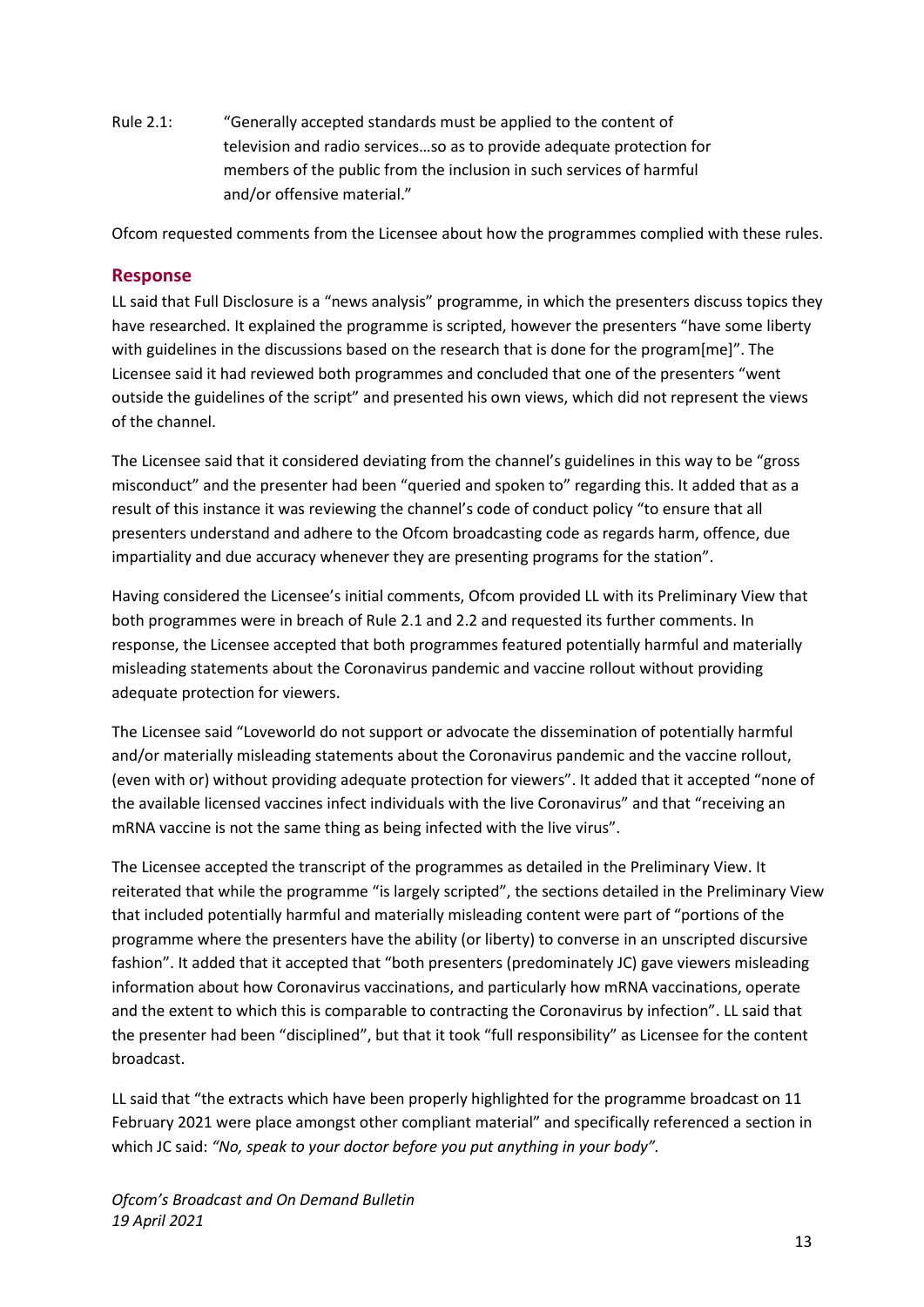Ofcom's Preliminary View was that it was minded to consider LL for the imposition of a statutory sanction in this case. LL said that "if and when such a stage is reached", it would "welcome the opportunity to make such appropriate representations".

The Licensee outlined remedial action that it said it intended to take. It said that a standards and compliance consultant had been "instructed by Loveworld" who would "be retained to conduct a thorough overview to ensure that the systems in place are sufficiently rigorous to ensure future compliance" which would be "tailored to Loveworld's specific needs".

It said that the compliance consultant had met with Loveworld colleagues on 22 March 2021 for an "initial and urgent meeting". The Licensee said that after reviewing its compliance record and being made aware of the case, the compliance consultant had advised Loveworld that "the channel faced a very difficult compliance position". LL said that it was given "immediate and pragmatic compliance advice" about: "what to avoid in terms of coverage of the Coronavirus pandemic", "faith healing programmes", and "compliance generally for live and pre-recorded programmes". The Licensee said that the consultant "provided training and answered questions on Rules 2.1, 2.2 and 5.1". LL said that in this meeting, "further training and advice on a complete and full review to improve compliance at the channel" was agreed, with further training scheduled for 26 March 2021. LL added that following this, it would seek a "thorough report on identifying and ensuring that the relevant rigorous systems are in place" from the consultant.

The Licensee said it would not repeat either of the programmes and that these would not be accessible via Loveworld's website. It added it would "of course work alongside Ofcom to ensure that there are no further breaches".

# **Decision**

Reflecting our duties under the Communications Act 2003, Section Two of the Code provides protection for members of the public from the inclusion of harmful and/or offensive material.

Ofcom takes into account a broadcaster's right to freedom of expression and the audience's right to receive information and ideas as set out in Article 10 of the European Convention on Human Rights ("ECHR"). Where applicable, we also have regard to Article 9 of the ECHR which states that everyone "has the right to freedom of thought, conscience and religion".

# Rule 2.2

Rule 2.2 states: "Factual programmes or items or portrayals of factual matters must not materially mislead the audience."

Ofcom's Guidance<sup>12</sup> ("the Guidance") to Rule 2.2 explains: "Ofcom is required to guard against harmful or offensive material, and it is possible that actual or potential harm and/or offence may be the result of misleading material in relation to the representation of factual issues". The Guidance also explains that Rule 2.2 is "designed to deal with content that materially misleads the audience so as to cause harm or offence" and not with "issues of inaccuracy in non-news programmes". When considering if a programme or item is 'materially' misleading Ofcom considers a number of factors such as the

<sup>&</sup>lt;sup>12</sup> Se[e Ofcom Guidance to Section Two.](https://www.ofcom.org.uk/__data/assets/pdf_file/0023/104657/Section-2-Guidance-Notes.pdf)

*Ofcom's Broadcast and On Demand Bulletin 19 April 2021*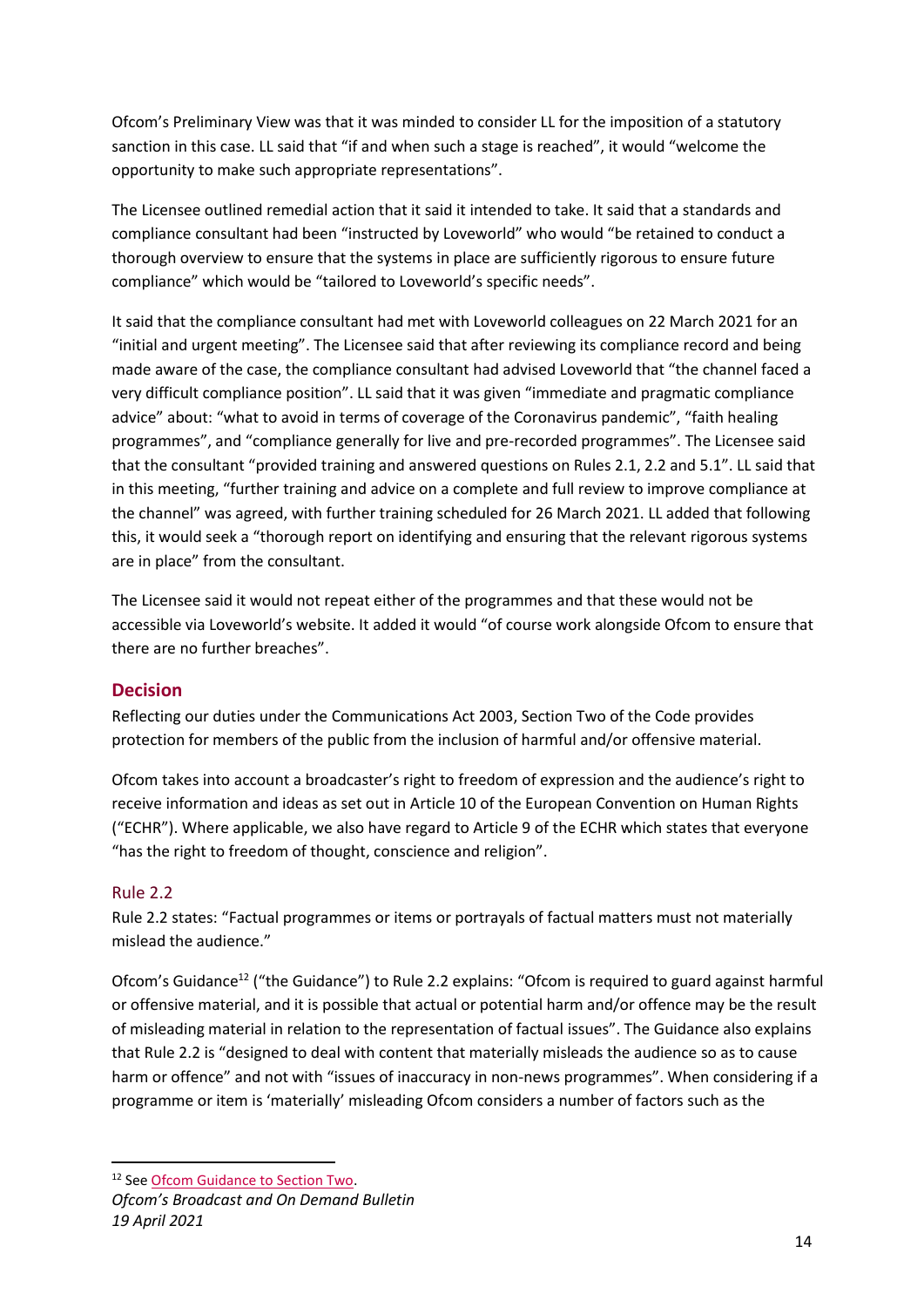context, the nature of the misleading material and, above all, either what the potential effect could be or what actual harm or offence has occurred.

Ofcom considered that several statements presented as fact in both programmes were materially misleading. These are summarised under headings below:

#### *Comparison between vaccination and infection*

During the two *Full Disclosure* programmes broadcast on the 11 and 12 February 2021, the presenters discussed the topic of Coronavirus vaccinations and repeatedly made a number of claims about how vaccines operate, and drawing a parallel between receiving a vaccine (particularly an mRNA vaccine) and being infected with the Coronavirus.

In the episode of *Full Disclosure* broadcast on 11 February 2021, this included the following statements:

JC: *"I've seen about five doctors personally face to face talking about this issue, and although none of them will come on the set with me, this is what they are kind of saying to me. The Pfizer vaccine and the Moderna vaccine, all the new mRNA vaccines, work in a completely different way to any vaccine we've ever had before…So if it doesn't generate a strong enough immune response, like if you're 80, 90 or so on, you could die of the vaccine and 80% of people who take this vaccine get a reaction to it in some way, shape, or form. Effectively, the vaccine makes you ill and your body then has to generate an immune response to it. It is not a standard vaccine. A standard vaccine which is attenuated which doesn't make you ill, you just generate the immune response. But in this particular case, this particular vaccine strains, they make you ill as if you've caught coronavirus. That generates a cell response in your cells and in your system and generates this little molecule that's causing all the trouble. And if your body can't fight it, you will die. This is the problem about this particular vaccine. 80% of people get a reaction. I remind you that 80 to 90% of people getting the SARS-Covid-2 virus are not going to be affected by it at all, if you have no underlying medical conditions. But I think this is a rather strange way of vaccinating people with a vaccine that effectively will make you ill. 80% of people effectively. As if you have just caught SARS-Covid-2 and its only way it really works is because it generates, its hoping, hoping right, your body will generate an immune response, attack the things that's come, the little MRA molecules that's coming out of your cells. It's really gene therapy. If two years ago I said: we're going to have a vaccine that will infect your body like the virus which could potentially kill you. You'd have said James, you're never going to get that to market, are you? Nobody is going to put that in their body because you might as well wait to catch Covid-19, the SARS-Covid-2 virus, get it in your body and fight it off. It's no difference".*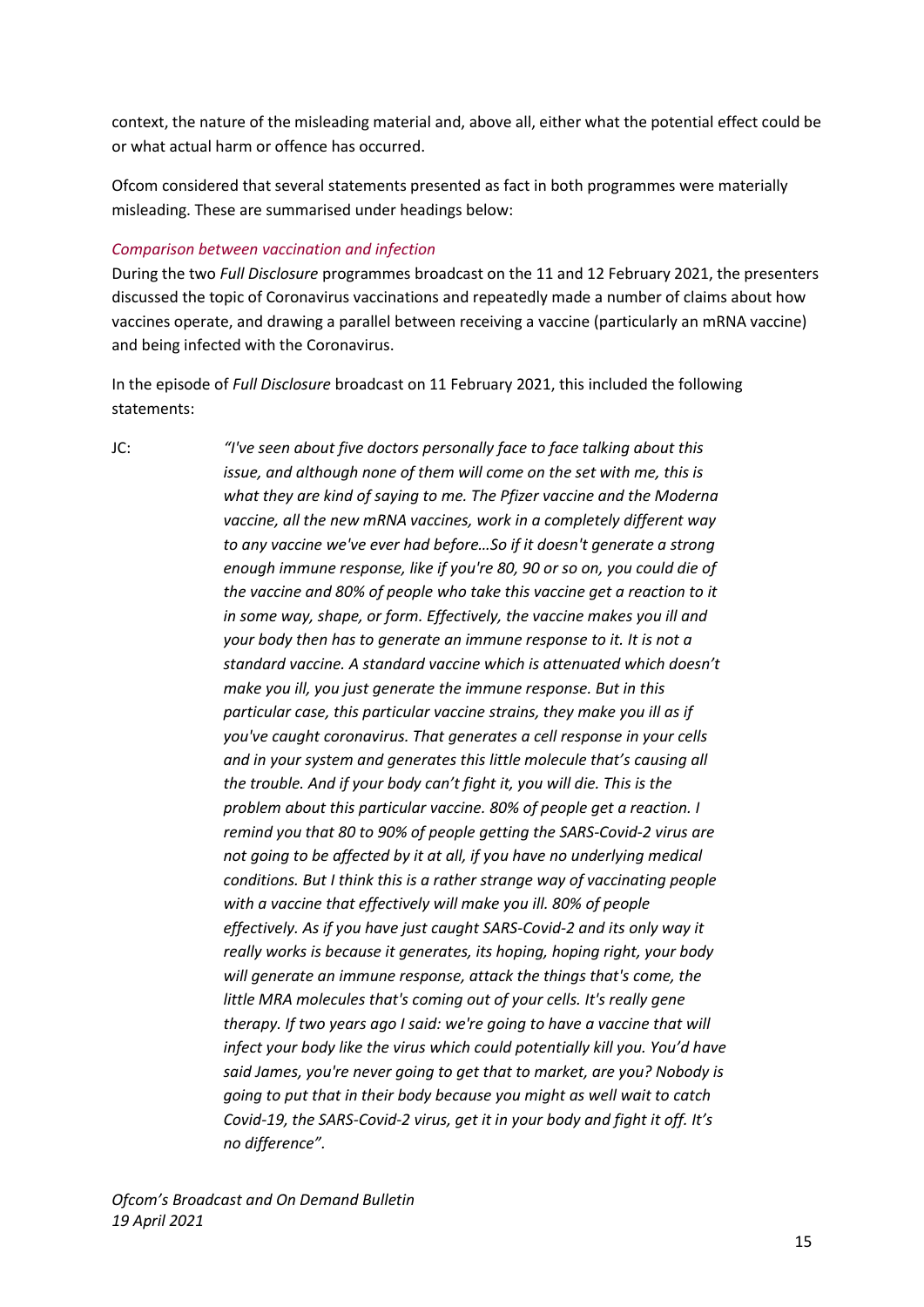CK: *"You can see that what maybe, just maybe, is it that you know, catching the virus itself is better than having a vaccine? Because you know then somebody's body will be able to fight it, and then being able to produce, you know, immune system that is strong enough to fight the virus".*

\*\*\*

\*\*\*

JC: *"It's basically cell therapy on a massive scale across the UK and across the world right now… And if I had even suggested two years ago before we heard a Covid-19 that some company would have immunity from prosecution, immunity from adverse reactions, immunity from death for giving you a vaccine which effectively mirrors exactly what the SARS-Covid-2 virus does to your body. You would, you would have laughed me out. You would have said: James, come on this is Britain. This is the United Kingdom, not least in America. You would never see it. Nobody would give such things freeway, but that's exactly the world we're living in right now and I think the vaccination programme is just like getting Covid-19, Sars-Covid-2 virus – just go out and meet somebody with it, shake their hands, embrace the fact, because it's exactly the same".*

The episode of Full Disclosure broadcast on 12 February 2021, included the following statements about the Coronavirus vaccines:

- JC: *"This is not a traditional vaccine as most vaccines are just attenuated versions of the virus made safe – attenuation means made safe – most traditional vaccines are made safe in this way. They are attenuated. They won't make you ill but they will help you to generate some immunity. This vaccine, Pfizer and all the others that are mRNA type vaccines actually make you ill. 80% of people who take that vaccine will get a reaction. What does that mean? It is basically the vaccine operates the same way as the virus does. It makes your cells produce a little protein that goes around your body and if the cells produce too much and your body can't fight that much, you're going to get sick and if it continues to produce too much, you will die".*
- JC: *"A vaccine normally blocks the virus or normally gives you protection against the virus. It doesn't normally make you as ill as the virus did. The only way – please understand this – the only way a Pfizer vaccine or the Moderna vaccines (the mRNA types) gives you immunity is that your body produces it, not the vaccine."*

\*\*\*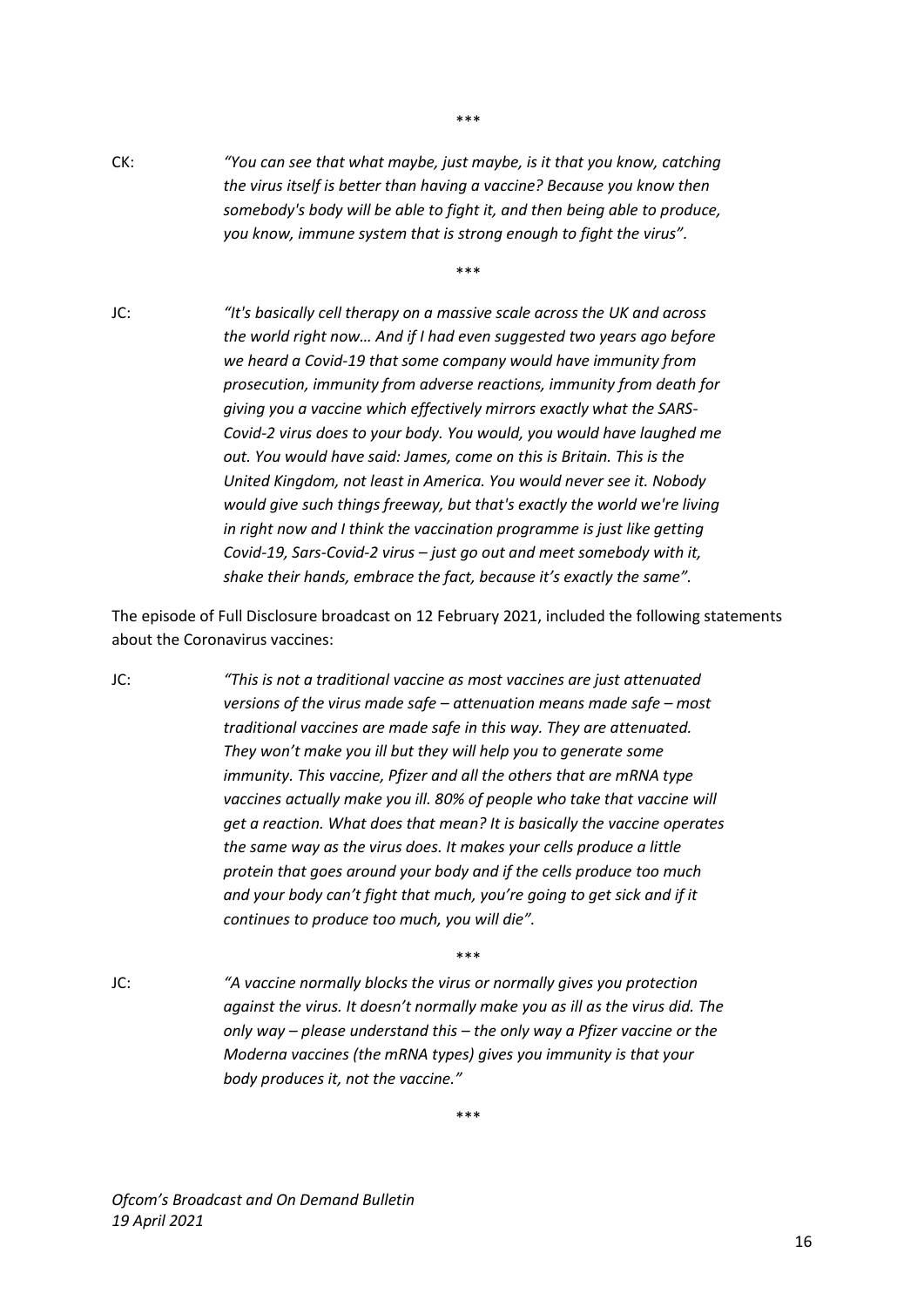JC: *"…They thought they could produce a drug based on this new experimental mRNA technology, which is really gene therapy; it is getting your cells to produce a response that a Coronavirus would get your cells to do. Now you just think about that – the vaccine and the virus are producing the same response in the body. They are not healing you. This is not providing you protection; this makes you ill…"*

\*\*\*

\*\*\*

- JC: *"In this particular case, this vaccine doesn't actually make you better. It stimulates your cells of your body to produce the protein that makes you ill and it is your body that makes you better".*
- JC: *"If washing my hands stops me catching a cold and washing my hands stops me getting ill from Coronavirus, isn't that a cheaper solution than trying to just vaccinate everybody by making them ill and then letting their bodies heal themselves".*

In Ofcom's view, throughout both programmes the presenters gave viewers misleading information about how Coronavirus vaccinations, and particularly mRNA vaccinations, operate and the extent to which this is comparable to contracting the Coronavirus via infection. We were particularly concerned about the repeated assertions that having a vaccine is equivalent to being infected with the Coronavirus, and that catching Coronavirus was as safe, and could even potentially be safer, than receiving a vaccine. This was encapsulated in comments such as *"you might as well catch Covid-19"*  and *"maybe… catching the virus itself is better than having a vaccine?"*

Ofcom is aware that a number of different types of vaccines against the Coronavirus have been developed which work in the body in different ways, including mRNA<sup>13</sup> vaccines such as Pfizer-BioNTech<sup>14</sup> and Moderna<sup>15</sup>, and viral vector vaccines, such as AstraZeneca<sup>16</sup>. Established health and scientific information released about each of these vaccines, which are being rolled out in the UK on the basis of medical need, provide extensive detail which explains they have undergone rigorous expedited clinical trials to establish safety and efficacy<sup>17</sup>. Ofcom is aware that, as medicines and

<sup>&</sup>lt;sup>13</sup> See footnote 8.

<sup>&</sup>lt;sup>14</sup> See Centers for Disease Control and Prevention site[, Information about the Pfizer-BioNTech COVID-19 Vaccine.](https://www.cdc.gov/coronavirus/2019-ncov/vaccines/different-vaccines/Pfizer-BioNTech.html)

<sup>&</sup>lt;sup>15</sup> See Centers for Disease Control and Prevention site, *Information about the Moderna COVID-19 Vaccine*.

<sup>&</sup>lt;sup>16</sup> See Harvard Medical School blog published December 2020 "[Why are mRNA vaccines so excitin](https://www.health.harvard.edu/blog/why-are-mrna-vaccines-so-exciting-2020121021599)g". Also see article from Pfizer published on 25 August 2020 ["Behind the science: what is an mRNA vaccine"](https://www.pfizer.co.uk/behind-science-what-mrna-vaccine).

<sup>&</sup>lt;sup>17</sup> Se[e Regulatory approval of Pfizer/BioNTech vaccine for COVID-19](https://www.gov.uk/government/publications/regulatory-approval-of-pfizer-biontech-vaccine-for-covid-19) and Regulatory approval of COVID-19 [vaccine AstraZeneca](https://www.gov.uk/government/publications/regulatory-approval-of-covid-19-vaccine-astrazeneca) published on the UK Government website on 2 and 30 December 2020 respectively.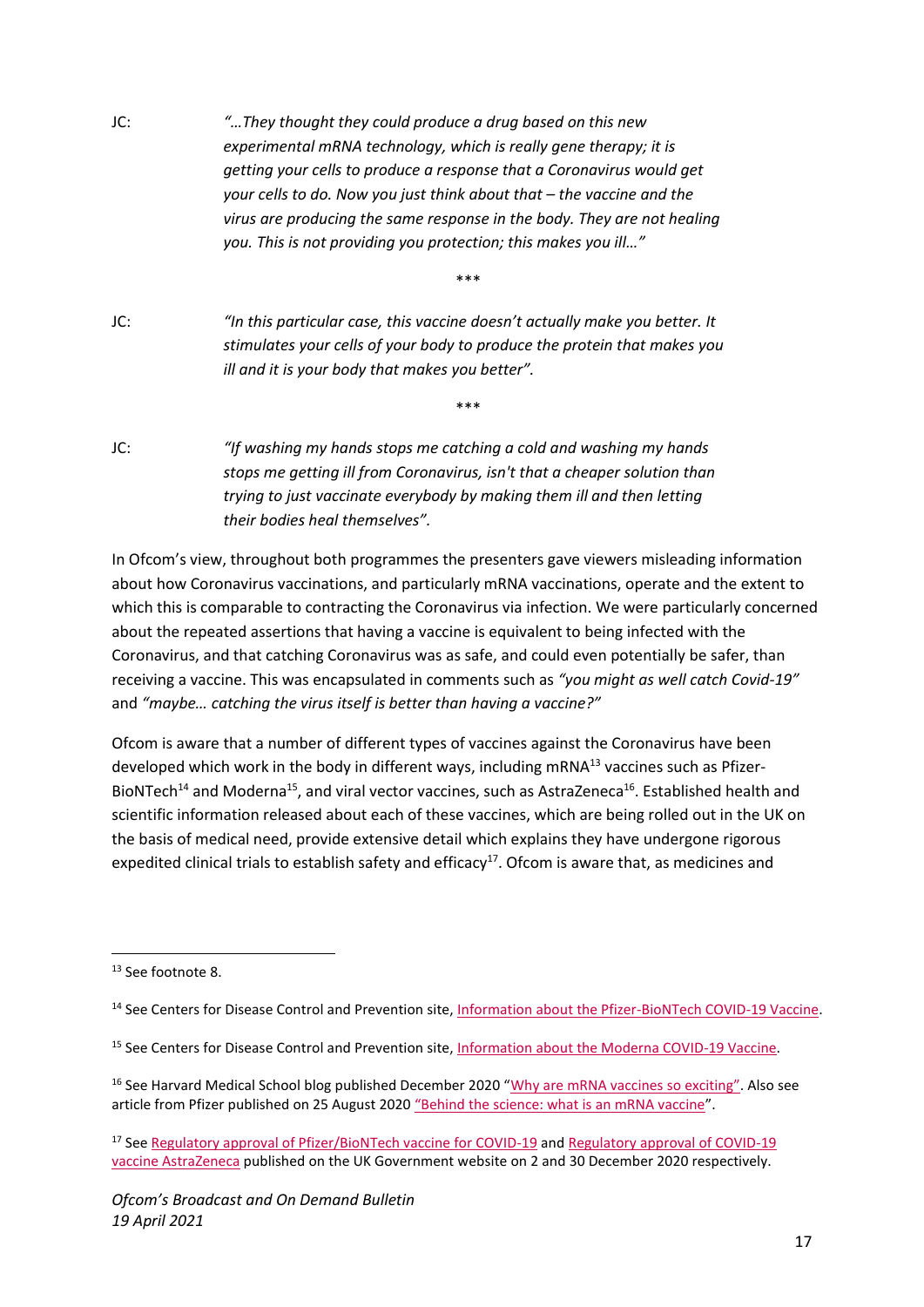vaccines are rolled out across the UK, patient data regarding potential side effects continues to be analysed and reviewed by medical regulators<sup>18</sup>.

Ofcom is also aware none of the available licensed vaccines infect individuals with the "live" Coronavirus. Some vaccines work by using either weakened, inactive or sub-parts of the Coronavirus, which produce an immune response<sup>19</sup> and offer protection from serious illness and death. Although the programme was correct to say mRNA vaccines work slightly differently, it was misleading to suggest that receiving an mRNA vaccine is the same as being infected with a live virus. Such vaccines work by providing instructions to the body to create a spike protein, which triggers the same immunity response and protection from the Coronavirus. mRNA vaccinations do not infect individuals with the live virus and, if an individual's body failed to produce an immune response to a vaccine, they would not die as a result of receiving the vaccine. Therefore, accepting an mRNA vaccine is not equivalent to being infected with the Coronavirus because, unlike that virus, the protein that is created in the vaccine to stimulate immunity is harmless. Ofcom is also clear that the mRNA vaccination is not a form of "gene therapy" as it was described in these programmes, because it does not affect or interact with human DNA<sup>20</sup>.

That is not to say recipients cannot have an adverse reaction to a vaccine as they can to medical treatments of various forms. However, the advice from regulators and the UK Government is that the risks of catching the live Coronavirus far exceed those of receiving a vaccine, particularly for people classified as clinically vulnerable such as the elderly or those with underlying health conditions<sup>21</sup>. The programmes were clearly misleading regarding the level of risk of vaccination and the balance between this and the risks of the live virus for different age groups. In particular, they implied the risk they incorrectly attributed to mRNA vaccines was particularly acute for the elderly saying, *"So if it doesn't generate a strong enough immune response, like if you're 80, 90 or so on, you could die of the vaccine and 80% of people who take this vaccine get a reaction to it in some way, shape or form".*

We considered the comparison between receiving a vaccination and contracting the Coronavirus to be materially misleading because it had a clear potential for harm in that viewers looking for information about vaccinations against Coronavirus could base a decision on whether or not to accept a vaccine on this highly misleading information. That potential is particularly great when, at the time of broadcast, vaccines were being offered to vulnerable groups. Ofcom therefore considered that the claims in these programmes about how Coronavirus vaccinations work, their safety and ability to protect people from the Coronavirus was materially misleading so as to cause potentially serious harm to viewers.

<sup>&</sup>lt;sup>18</sup> In particular, in the UK, th[e Medicines & Healthcare products Regulatory Agency](https://www.gov.uk/government/organisations/medicines-and-healthcare-products-regulatory-agency) (MHRA) and Joint Committee [on Vaccination and Immunisation](https://www.gov.uk/government/groups/joint-committee-on-vaccination-and-immunisation) (JCVI).

<sup>&</sup>lt;sup>19</sup> See World Health Organization, [The different types of COVID-19 vaccines.](https://www.who.int/news-room/feature-stories/detail/the-race-for-a-covid-19-vaccine-explained)

<sup>&</sup>lt;sup>20</sup> See Centers for Disease Control and Prevention, [Understanding mRNA COVID-19 vaccines.](https://www.cdc.gov/coronavirus/2019-ncov/vaccines/different-vaccines/mrna.html)

*Ofcom's Broadcast and On Demand Bulletin 19 April 2021* <sup>21</sup> See MHRA February 2021 press release: [Latest monitoring data confirms safety of COVID-19 vaccines.](https://www.gov.uk/government/news/latest-monitoring-data-confirms-safety-of-covid-19-vaccines)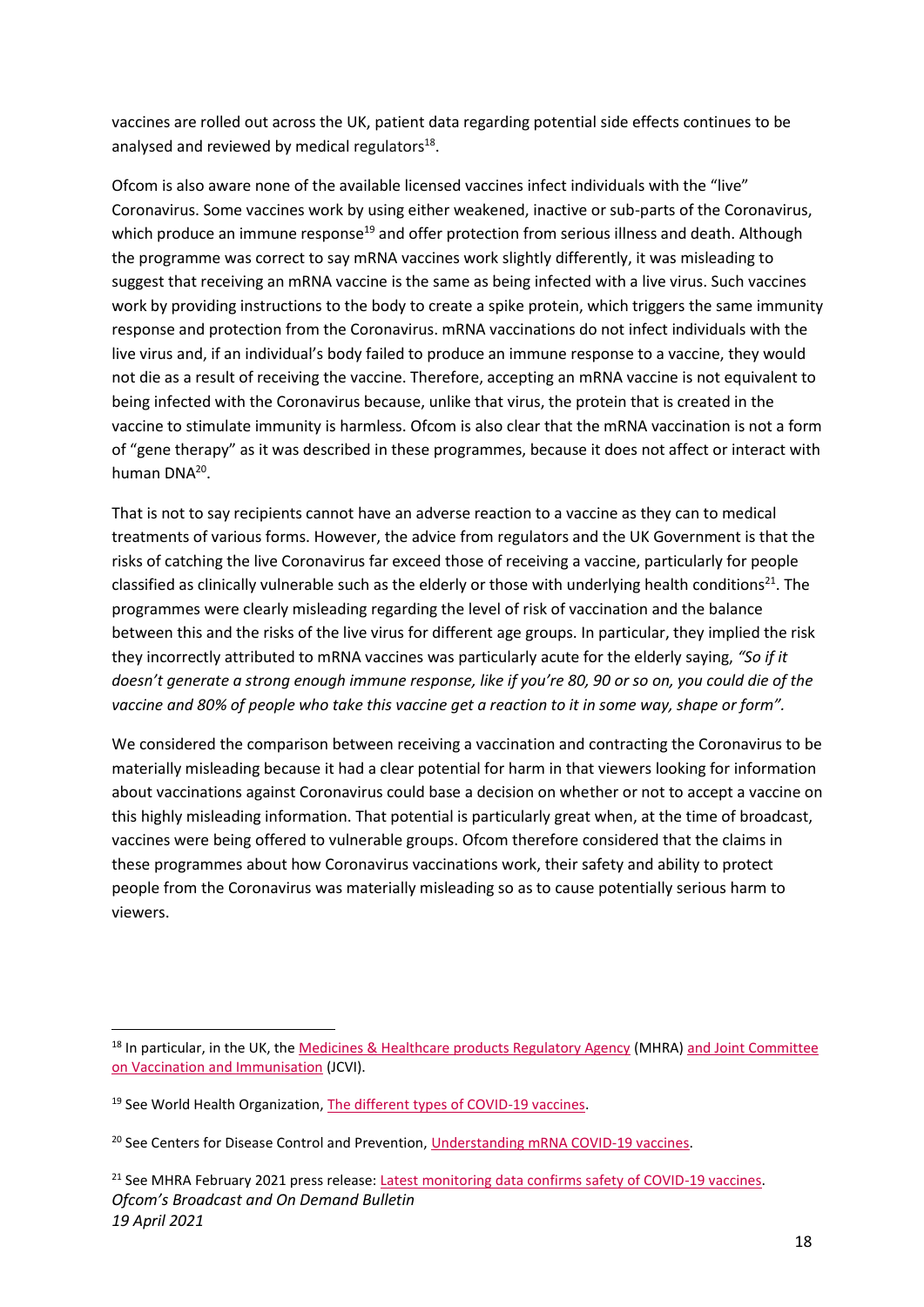#### *Medical complications of vaccinations*

The presenters also made a number of comments about what they described as reports of serious side effects or medical complications from taking a Coronavirus vaccine, in the 12 February 2021 broadcast, including:

JC: *"How many people have you heard about who are 80, of taking the vaccine and died as a result? Then they say there's no evidence to suggest that there's any relation. Captain Tom was ill. He took a vaccine and died very shortly after. Not suggesting that he did or didn't, I'm just suggesting that there's more information comes out every day that older people are dying as a result of taking the shot".* \*\*\* CK: *"People are still reluctant from taking the vaccine. If the people that the vaccine was produced for are dying from taking it, why should those who are apparently immune to the virus itself be the one to take it?"* \*\*\* JC: *"Now you know for a fact that 80% or 90% of people who get the Coronavirus will have no symptoms at all but 80% of people who have the vaccine always have symptoms".* \*\*\* CK: *"…we heard a lot that, you know, the elderly will be now protected, we can hug our grandmothers and cuddle grandads and then spend time with them because the vaccines were actually produced to save their lives. At the moment the vaccine is doing the other way, that is taking the lives of so many".* \*\*\* JC: *"Well, we've seen people dying. We've seen people with adverse reactions. We've seen people who no longer can walk. We've seen people who can no longer work anymore. We've seen these examples on social media platforms".* \*\*\* JC: *"But this vaccine doesn't seem to be to me to be totally safe. We've heard many stories, maybe 120 deaths. Now we've seen adverse reactions, and they're not being reported by public media houses such as the BBC, ITV, Channel 4 and the rest. I shame you. Why you not telling us that there is a possibility? I've seen a US nurse the other day who is pregnant take the virus. It was a PR stunt. If you're pregnant, you should not be taking the vaccine. It says it on the box. It says it in the formulary*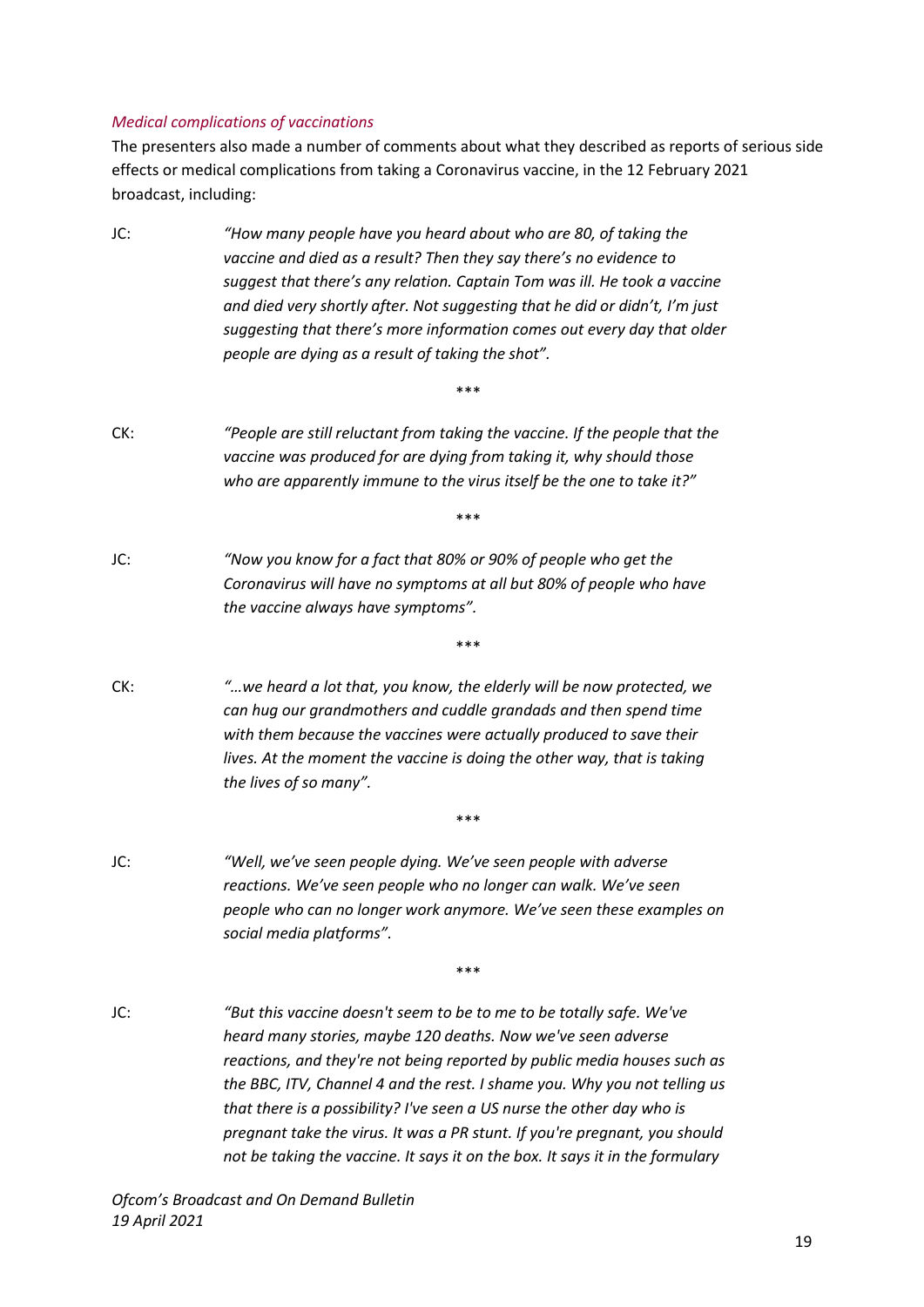*of the British Formula Area. It was a PR stunt. She had a miscarriage within hours of having this dose. And we've seen reactions to varying, varying, terrible, from death all the way through to completely uncontrollable body movements. Nurses that were taking this vaccine because they said: you're frontline staff, you can have it if you want it. She took it and now she can't actually work. It's not the only one, but you don't see pictures like this. You don't see images like this. It's about being informed of the risks before you put anything into your body. And you're telling me that this vaccine will give me the same reaction as having the virus – I might as well wait until the virus comes along. Right?"*

JC: *"I saw a wonderful lady who was saying 'I want to be socially minded; I've got a little baby bump but I'm going to take the Covid vaccine' and within hours or within days she had a miscarriage".*

\*\*\*

As stated above, Ofcom is aware that all vaccines licensed for use in the UK were subject to extensive and intensive clinical trials to confirm their safety, quality and efficacy before they were approved for supply by the Medicines and Healthcare products Regulatory Agency<sup>22</sup>. Ofcom recognises that it is legitimate for broadcasters to discuss matters relating to public health, such as the potential side effects of recently approved vaccines for the Coronavirus, and to scrutinise public health policy. However, given a very large number of people in the UK are being asked to make a decision with important health implications on whether to accept an offer of vaccination, it is particularly important that discussions on this issue do not materially mislead audiences. Ofcom considers that, in these discussions about the potential medical complications as a result of taking a Coronavirus vaccine, the presenters made statements that asserted proven and relatively widespread causal links between receiving a Coronavirus vaccine and harmful side effects, including death and miscarriage. While we recognise that the vaccines are new and evidence of health outcomes following vaccination continue to be assessed, the advice from health regulators is that serious adverse reactions are extremely rare, and any potential health risks are significantly smaller than those posed by the live Coronavirus<sup>23</sup>. As such, we were very concerned that broadcasting materially misleading claims about vaccines which exaggerate the evidence for and scale of risks of vaccination, could not only cause potential harm to individual viewers but also potentially contribute to wider societal harms.

Regarding the specific example discussed by the Loveworld presenters, including a story that a pregnant lady suffered a miscarriage after taking a vaccine, such stories have also been widely discredited as providing any proof that Coronavirus vaccinates are dangerous<sup>24</sup>. Similarly, when talking

<sup>&</sup>lt;sup>22</sup> See Gov UK press release, [Moderna Vaccine becomes third COVID-19 vaccine approved by UK regulator.](https://www.gov.uk/government/news/moderna-vaccine-becomes-third-covid-19-vaccine-approved-by-uk-regulator)

<sup>&</sup>lt;sup>23</sup> Ofcom is aware that the [MHRA published new advice relating to the AstraZeneca vaccine](https://www.gov.uk/government/news/mhra-issues-new-advice-concluding-a-possible-link-between-covid-19-vaccine-astrazeneca-and-extremely-rare-unlikely-to-occur-blood-clots) on 7 April 2021.

<sup>&</sup>lt;sup>24</sup> See: [AFP Fact Check: Miscarriage reports are not proof of Covid-19 vaccine danger to pregnancy](https://factcheck.afp.com/miscarriage-reports-are-not-proof-covid-19-vaccine-danger-pregnancy) and USA [Today News: Fact check: A false post on social media claims COVID-19 vaccine causes infertility in women.](https://eu.usatoday.com/story/news/factcheck/2020/12/14/fact-check-no-evidence-covid-19-vaccine-causes-infertility-women/3884328001/)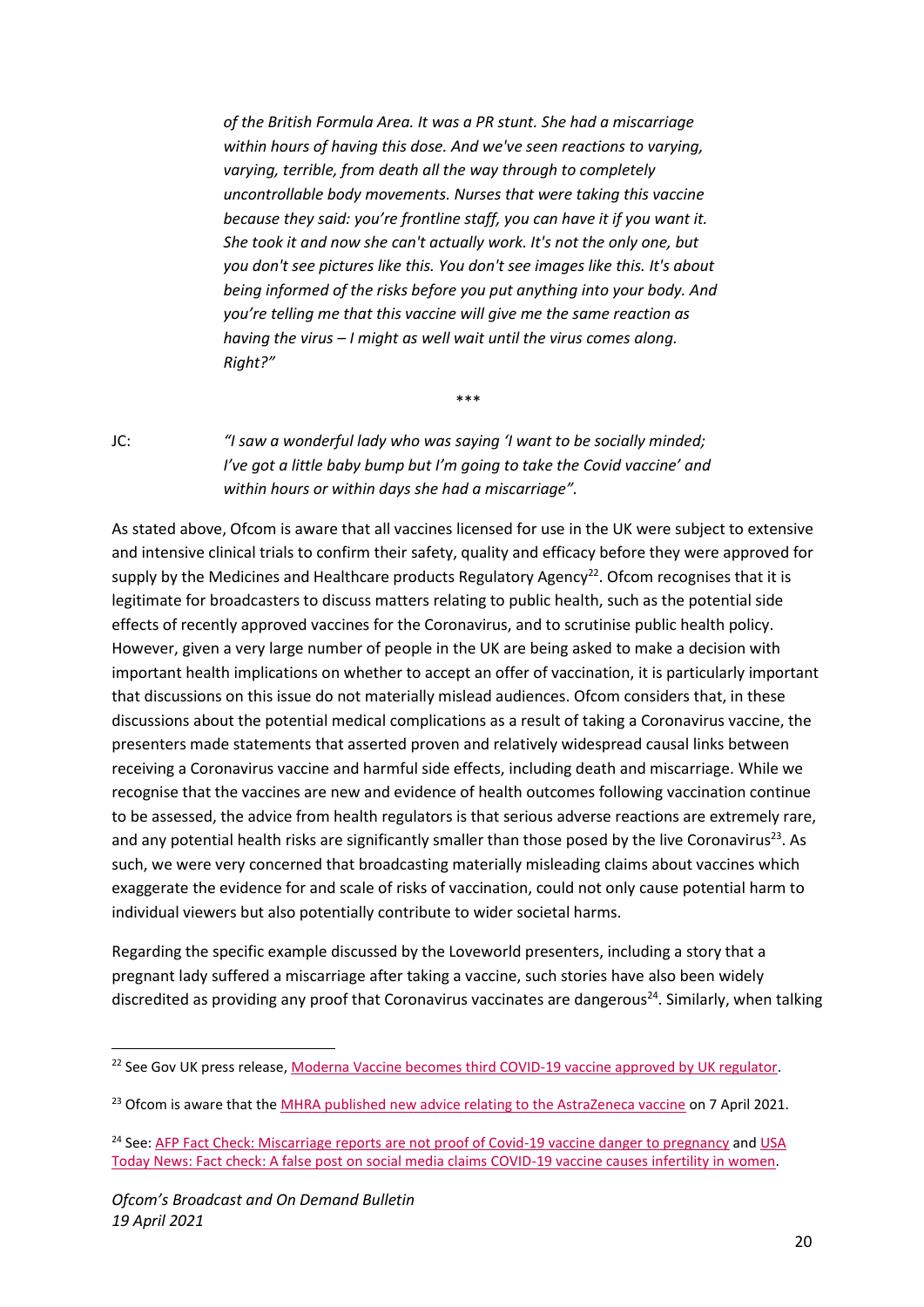about the death of Captain Sir Tom Moore, in the second programme on 12 February 2021, the presenters said *"he took a vaccine and died very shortly after"*. The presenter went on to say *"not suggesting that he did or didn't, I'm just suggesting that there's more information comes out every day that older people are dying as a result of taking the shot"*. The clear implication was that it was possible that the vaccine was the cause of his death. Ofcom understands that, while the story that Sir Tom had died after being vaccinated was in circulation on social media, it is not true. Sir Tom's family has stated that he had been ill for several weeks with pneumonia and had also tested positive for the Coronavirus, but that he did not receive the vaccine due to his ongoing treatment<sup>25</sup>. In those circumstances it was misleading of the programme to suggest receipt of a vaccination could have contributed to Sir Tom's death, since he had not received a vaccination. It was materially misleading to suggest that vaccination may have caused the death of a highly respected public figure known for his work in raising funds for the NHS during the pandemic, as it had the potential to distort viewers' perceptions (and particularly older viewers' perceptions) of the risks involved in choosing whether or not to receive a vaccine.

The presenters also claimed, in the 12 February 2021 broadcast, that news of deaths and adverse reactions to the vaccines were deliberately being withheld from the public by the mainstream media: *"we've heard many stories, maybe 120 deaths. Now we've seen adverse reactions, and they're not being reported by public media houses such as the BBC, ITV, Channel 4 and the rest. I shame you. Why you not telling us that there is a possibility?"* and *"you don't see pictures like this. You don't see images like this"*. We considered these unfounded claims about deliberate suppression of adverse reactions to the vaccines were misleading and had the potential to cause significant harm to viewers by encouraging them to disregard important sources of information at a time when people were deciding whether or not to accept an offer of vaccination.

#### *Other claims relating to vaccination*

The broadcast of *Full Disclosure* on 11 February 2021, included the following statements:

JC: *"I go back to Pfizer and the CEO of Pfizer, how old was he? 59. And he said he would not take the Covid-19 vaccine because I don't have underlying conditions. I'm too young. Therefore, I don't need it".*

CK: *"We saw in countries like Germany, of course, suspending, you know the Pfizer vaccine*<sup>26</sup> *because it did not believe that it was safe for the elderly actually to take the vaccine".*

During the discussion about the CEO of Pfizer, the presenter claimed that he had not taken the vaccine because he had said: he did not have underlying conditions; was too young; and therefore, did not need it. Ofcom understands the CEO of Pfizer has not said he would not take the vaccine, but that he would not jump the queue ahead of those being prioritised by governments around the world for

<sup>&</sup>lt;sup>25</sup> See Reuters [Fact check: Captain Tom did not receive, and was not killed by, the coronavirus vaccine;](https://www.reuters.com/article/uk-factcheck-vaccine-death/fact-check-captain-tom-did-not-receive-and-was-not-killed-by-the-coronavirus-vaccine-idUSKBN2A52KP) and Daily [Express article.](https://www.express.co.uk/life-style/health/1392474/tom-moore-vaccine-latest-covid-dead) 

<sup>26</sup> See footnote 10.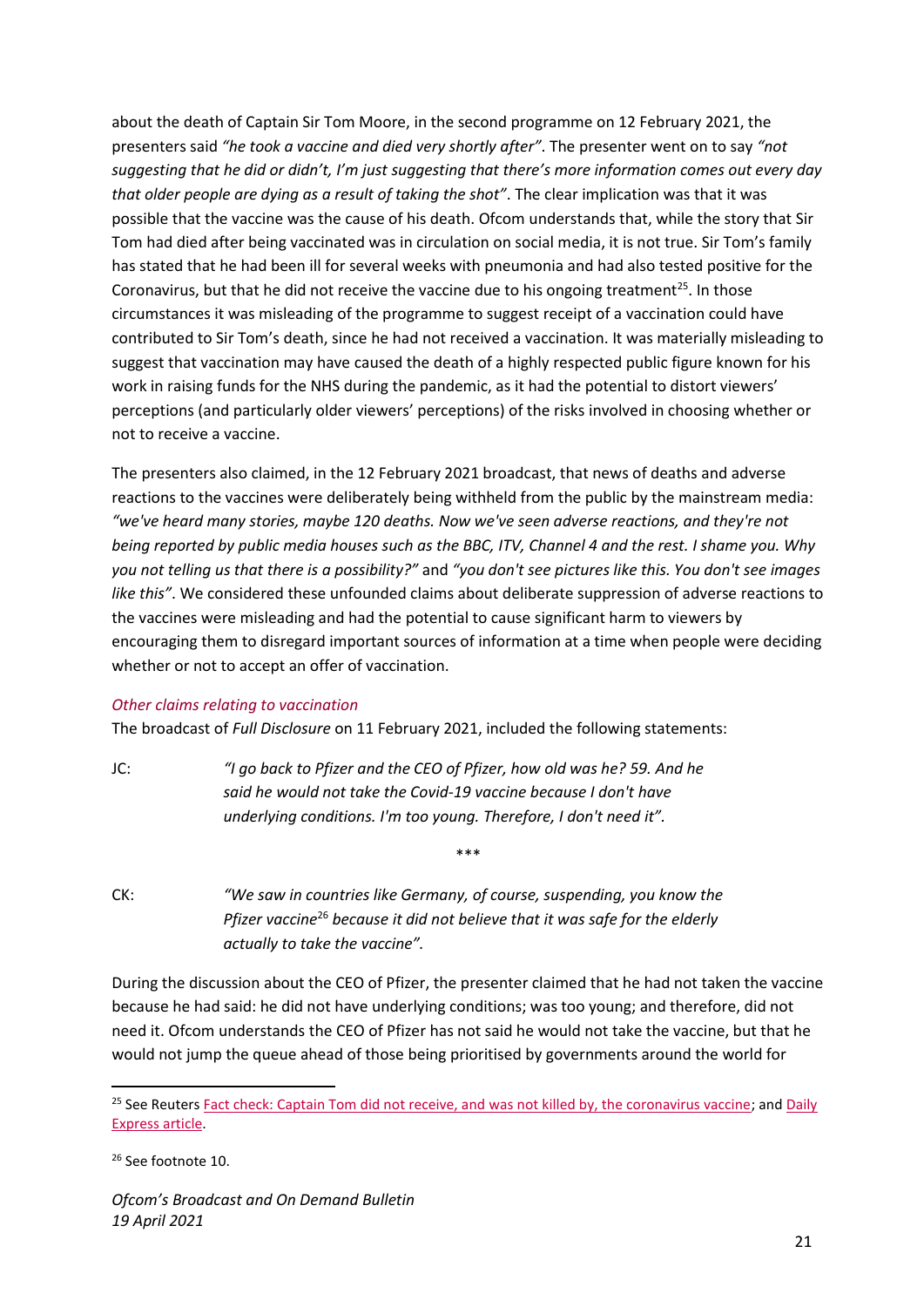reasons of age and vulnerability<sup>27</sup>. That is entirely different from saying he would not take the vaccine when eligible along with other 59-year-olds as the programme indicated. Ofcom considered the statements made by the presenter were misleading because they implied that a senior individual, with insider knowledge of the Pfizer vaccine as the company's CEO, was unwilling to receive the vaccine. We considered this to be materially misleading as it had the potential to distort viewers' perception of the risks and benefits of receiving a vaccination.

One presenter, in the 11 February 2021 broadcast, also referred to one of the vaccinations approved for use in the UK being suspended in Germany because *"it did not believe it was safe for the elderly"*. We considered this statement was also misleading as, although at the time German authorities advised that the Oxford/AstraZeneca vaccine should not be given to those aged 65 or above, this was because of a perceived lack of data on efficacy of the vaccine in the age group, and not due to safety concerns as the programme said<sup>28</sup>. This statement was materially misleading as it gave audiences the impression that a vaccine – the presenters referenced both Pfizer and the Oxford/AstraZeneca vaccine – that had been approved for use in UK and used in the vaccination rollout was potentially unsafe for elderly people. Ofcom considered this statement had the potential to cause significant harm to audiences, and in particular elderly people who are more vulnerable to becoming seriously ill from the Coronavirus<sup>29</sup>, by distorting perceptions of the safety issues involved with vaccination, and also causing undue alarm to those who had already received a vaccine who might then believe that they had been given an unsafe vaccine.

#### *Alternative treatments for the Coronavirus*

During the two programmes, it was suggested by the presenters that there were effective treatments available for those who have contracted the Coronavirus which were being falsely discredited and withheld from patients in the UK, and that trials examining the efficacy of such treatments had been manipulated. In the episode of *Full Disclosure* broadcast on 11 February 2021, this included the following statements:

JC: *"But, you know, Ivermectin, I'm telling you, you heard it here, hydroxychloroquine massive study, bigger study of anti-Covid-19 symptoms in the world, said it works",*

\*\*\*

CK: *"Because one of the reasons why is because there are pharmas. There are many people that have invested the money into these pharmaceutical companies. They need to get their money back. Then is billionaires of this world put the money in. I mean hydroxychloroquine does not even cost £2".*

<sup>&</sup>lt;sup>27</sup> Se[e Independent article](https://www.independent.co.uk/news/world/americas/us-politics/covid-vaccine-us-pfizer-ceo-b1773892.html) 'Pfizer CEO says executives will not "cut the queue" to be vaccinated'.

<sup>&</sup>lt;sup>28</sup> Se[e Guardian article](https://www.theguardian.com/world/2021/jan/28/why-has-germany-advised-against-oxfordastrazeneca-jab-for-over-65s) 'Why has Germany advised against Oxford/AstraZeneca jab for over-65s?'

<sup>&</sup>lt;sup>29</sup> Se[e WHO information](https://www.who.int/westernpacific/emergencies/covid-19/information/high-risk-groups#:~:text=COVID%2D19%20is%20often,their%20immune%20system.%E2%80%8B) on high risk groups.

*Ofcom's Broadcast and On Demand Bulletin 19 April 2021*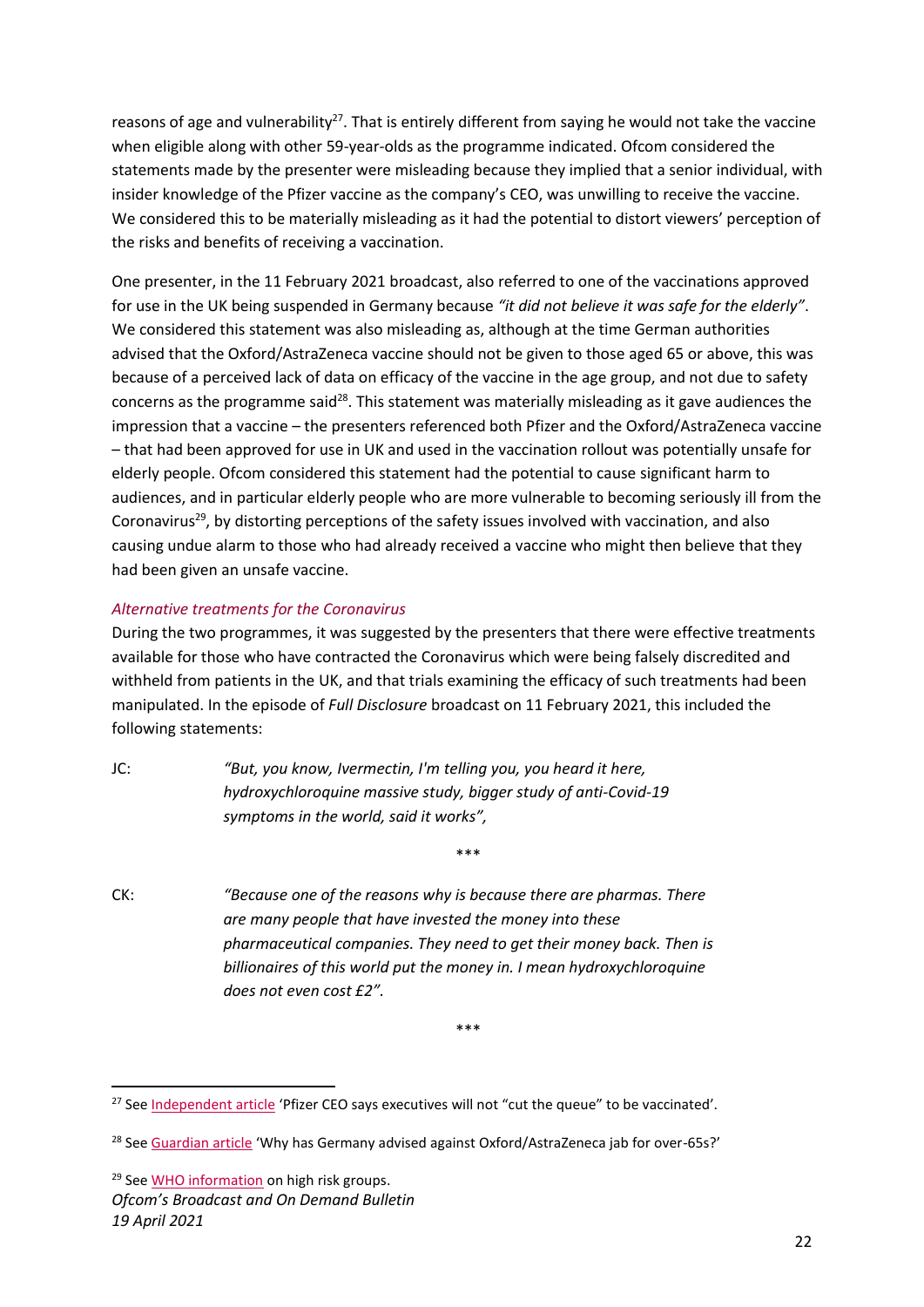- CK: *"Obviously remember we are telling you not to self-medicate. Don't, do not go and get the hydroxychloroquine or Ivermectin".*
- JC: *"No, speak to your doctor before you put anything in your body".*
- CK: *"Speak to your doctor, it is very important, do not self-medicate. We do not tell you to do that at all. But we're saying perhaps because it's cheap and affordable, that's one of the reasons why they don't even want to look at it. Remember in this time of the pandemic, some people have become more wealthy than they were before, you need to think about that".*

\*\*\*

\*\*\*

The episode of *Full Disclosure* broadcast on 12 February 2021, included the following statements about alternative treatments for Coronavirus:

JC: *"There are at least two drugs. They tried to destroy hydroxychloroquine. They tried to destroy doctors who talked about hydroxychloroquine. They've tried to destroy their careers, their livelihoods. They've called them anti-vaxxers, they've called them fake news specialists. They've called them all sorts of terrible names because they don't fit the narrative. But the fact is…Ivermectin is coming. It's coming, it's there, it's everywhere…in third world countries they've got a better survivability rate than the UK what does that tell you?"*

JC: *"This is what is so fundamentally terrible about Covid-19, the plandemic this year…at the very, very, very beginning, February, March time, people were talking about hydroxychloroquine. They were talking about other drugs throughout the year of course. And each and every one of them has either been used successfully in Third World countries – congratulations, you've got your own independent minds and intelligence. I'm delighted to see it is working for you, but not in the Western World apparently. And I don't believe the UK is really any worse than, say, Germany. Why is the UK worse than Germany? We're both leaders in Europe, we're both leaders in terms of GDP, we've got all the money in the world. Why is it that the UK is so poor on the scale, of say, death per 100,000 population per capita? Why, when you've got drugs you know work and you refuse to give them. Refuse to use them. They not only refuse to use them, the World Health Authority* [sic] *and an Oxford trial proved they didn't work by manipulating the dose. They just discredited the whole drug. They stopped the whole world from using it, but thank God for the Belgians who said no. They continued with their trial and reported in August of last year at a 30% or so effectiveness of serious case recovery. That a massive number, 30%. Think about the*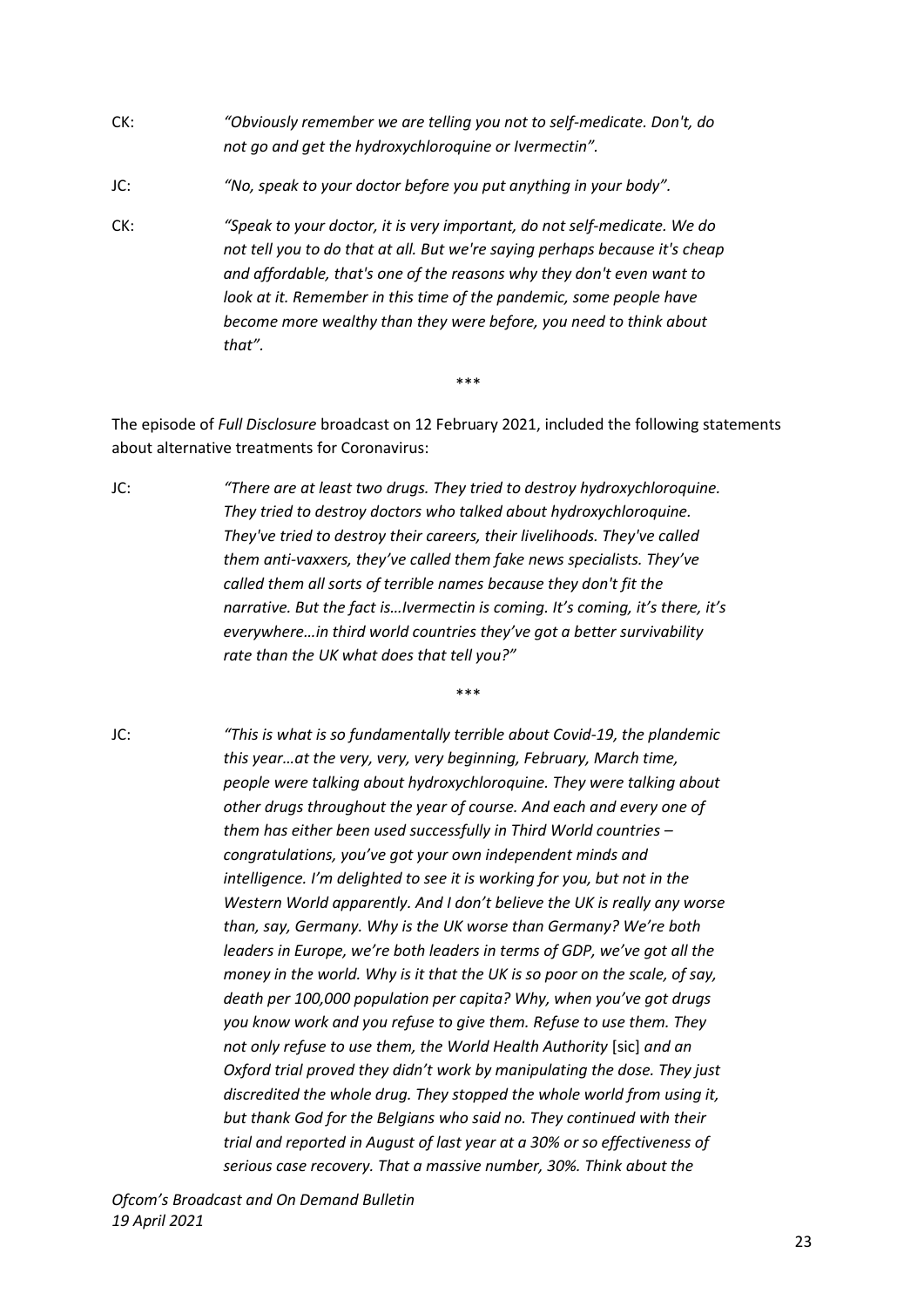*115,000 people in the UK alone. What's 30% of 115,000, 120,000 dead? And Ivermectin apparently is much, much better than hydroxychloroquine according to the studies which have been taken..."*

Ofcom understands that hydroxychloroquine is not currently licensed to treat Coronavirus symptoms or prevent infection<sup>30</sup>. Ofcom is aware that the UK's medicine's regulator, the Medicines and Healthcare products Regulatory Agency (MHRA) instructed UK clinical trials using hydroxychloroquine to suspend recruitment of further participants in June 2020 because of concerns over the safety of participants<sup>31</sup> but later approved a trial into the drug by the University of Oxford<sup>32</sup>.

Similarly, UK trials are underway at Oxford University to test whether the drug Ivermectin could be used as a treatment for Coronavirus $^{33}$ . Ofcom understands that trial data into the efficacy of Ivermectin has, so far, been on a small-scale basis.

Ofcom therefore considered it was misleading for the presenters to have described the Coronavirus pandemic as a "plandemic" and to have implied that certain alternative drugs were being deliberately withheld from Coronavirus patients despite them being effective, and to suggest clinical trials in the UK deliberately manipulated data to discredit the drugs as an effective cure because they were cheap to manufacture and pharmaceutical companies would not "get their money back". We are aware that a number of social media posts were being shared around the world, falsely claiming that an American Journal of Medicine article had endorsed hydroxychloroquine as an effective treatment for Coronavirus, but these have since been debunked<sup>34</sup>.

In Ofcom's view, misleading claims suggesting that manipulation had been used to deny UK citizens alternative treatments, and which were presented as facts without challenge or sufficient context, had the potential to cause harm to viewers by undermining trust in established medical advice as to treatment for the Coronavirus, including the decision as to whether or not to receive a vaccination. We also considered that the misleading statements had the potential to undermine trust in other official sources of advice in relation to protecting health during a pandemic.

#### *Other misleading claims*

The broadcasts included other claims relating to the Coronavirus and to measures other than vaccination to control the pandemic. The broadcast of *Full Disclosure* on 11 February 2021 included the statement:

<sup>&</sup>lt;sup>30</sup> See UK Government press release: "chloroquine and hydroxychloroquine are not licensed for Coronavirus [treatment](https://www.gov.uk/government/news/chloroquine-and-hydroxychloroquine-not-licensed-for-coronavirus-covid-19-treatment)" published 26 June 2020.

<sup>&</sup>lt;sup>31</sup> See UK Government press release "[MHRA suspends recruitment to Covid-19 hydroxychloroquine trials](https://www.gov.uk/government/news/mhra-suspends-recruitment-to-covid-19-hydroxychloroquine-trials)" published 16 June 2020.

<sup>&</sup>lt;sup>32</sup> See UK Government press release "[Green light for Covid-19 trial recruitment](https://www.gov.uk/government/news/green-light-for-covid-19-trial-recruitment)" published 26 June 2020.

<sup>&</sup>lt;sup>33</sup> See City AM news article "cheap use-at-[home "wonder drug" that could prevent covid deaths moves to trial"](https://www.cityam.com/uk-trial-for-cheap-wonder-drug-that-could-prevent-covid-deaths/) published 23 January 2021.

<sup>&</sup>lt;sup>34</sup> See Factcheck article, Misleading claim circulates that US medical journal endorsed hydroxychloroquine as [Covid treatment.](https://factcheck.afp.com/misleading-claim-circulates-us-medical-journal-endorsed-hydroxychloroquine-covid-treatment)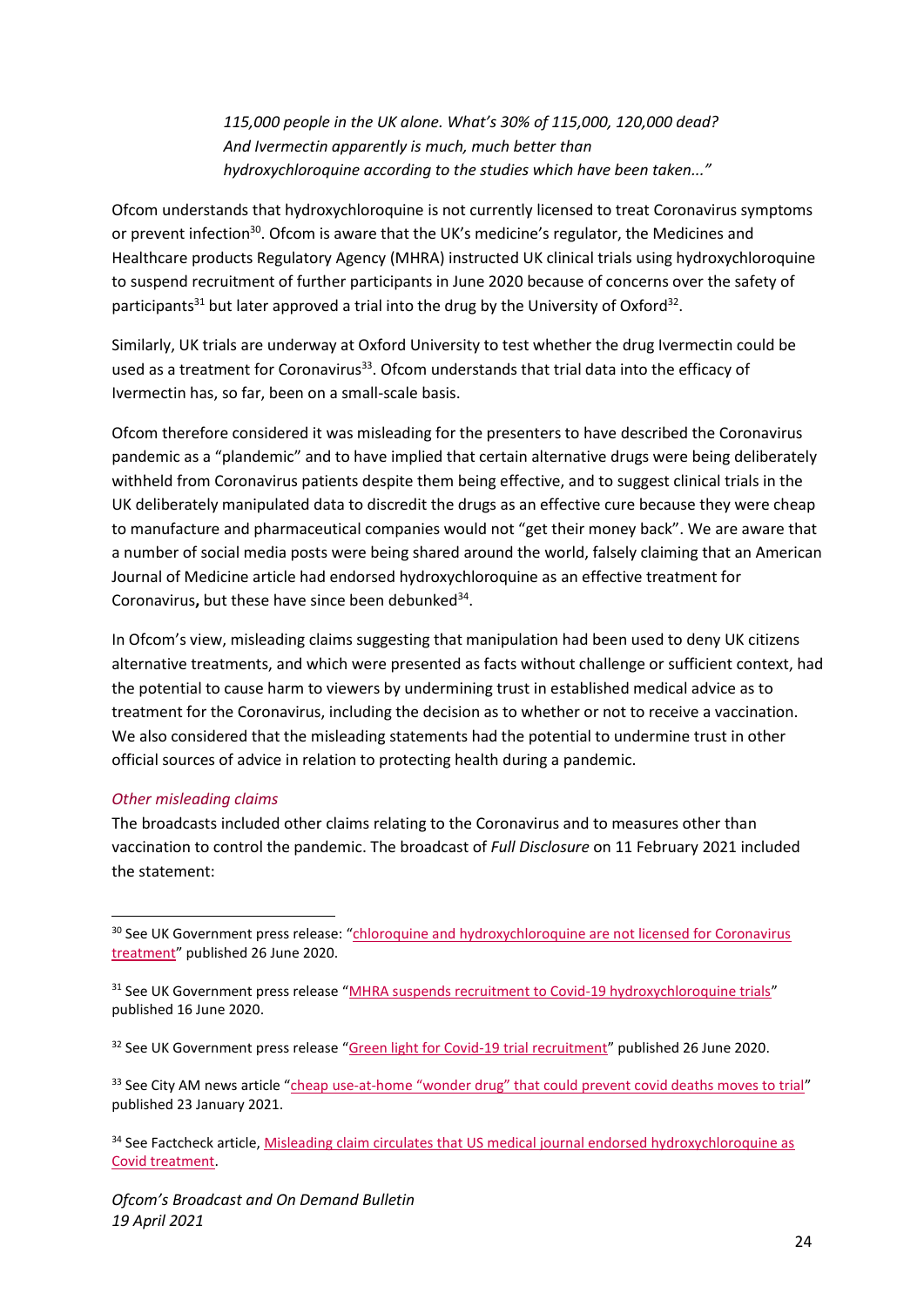CK: *"Just two months ago in Wales, Coronavirus was not even in the top ten biggest killers in the country. In England I believe it was the tenth. You know, biggest killer, you had heart disease. You had, you know, cancer patients. You know who weren't seen and as a result, some of them passed away".*

Ofcom considered these claims were not accurate. In December 2020, Coronavirus was the leading cause of death for the second consecutive month in England and Wales<sup>35</sup>. As such, we considered that the presenter's statement was misleading as it claimed that the rate of deaths as a result of the Coronavirus was significantly lower than it was. We considered this was materially misleading because it had the potential to cause harm to audiences by leading them to underestimate the potential risk posed to them by the Coronavirus and effectiveness of measures they could take to protect themselves against contracting it.

The broadcast of *Full Disclosure* on 12 February 2021 included the following statements:

JC: *"But the point is young people, they keep telling us, young people are not affected. It's point, zero, zero something percent change of even showing a reaction, an adverse reaction to the Coronavirus".*

\*\*\*

JC: *"Why give a vaccine to an 18 year old, or a 12 year old, or a 10 year old or a 24 year old teenager or young adult who's at University, when we know – it's not a doubt – when we know this person will generally recover if she gets access to the virus, or the virus gets access to her. And we know that what will happen is she will get over it. She might lose a sense of taste and sense of smell. She might have some cough, or a little bit of coughing. Oh, I've had a bit of a cold, oh, and carry on with my life".*

CK: *"It's a Coronavirus, it is just like the flu. It's just like the flu".*

 $\text{JC:}$  *"It is*...".

Two of the above statements suggest that if young people, including *"an 18 year old, or a 12 year old, or a 10 year old or a 24 year old teenager or young adult who's at University"*, contract the Coronavirus, they would *"get over it"*. In the discussion of the topic, one of the presenters used some statistics to qualify the statements, claiming that *"it's point zero, zero something percent of even showing a reaction"* in young people with Coronavirus. While most children have been found to experience mild or no symptoms in a review of 128 studies published early in the pandemic, 3.8% of children experience severe or critical symptoms<sup>36</sup>. While age has been a critical factor in risk of death

<sup>&</sup>lt;sup>35</sup> Se[e ONS Monthly mortality analysis, England and Wales: December 2020.](https://www.ons.gov.uk/peoplepopulationandcommunity/birthsdeathsandmarriages/deaths/bulletins/monthlymortalityanalysisenglandandwales/december2020)

<sup>36</sup> Se[e Imperial College London study,](https://www.imperial.ac.uk/news/209273/most-children-experience-mild-covid-19-show/) 25 November 2020.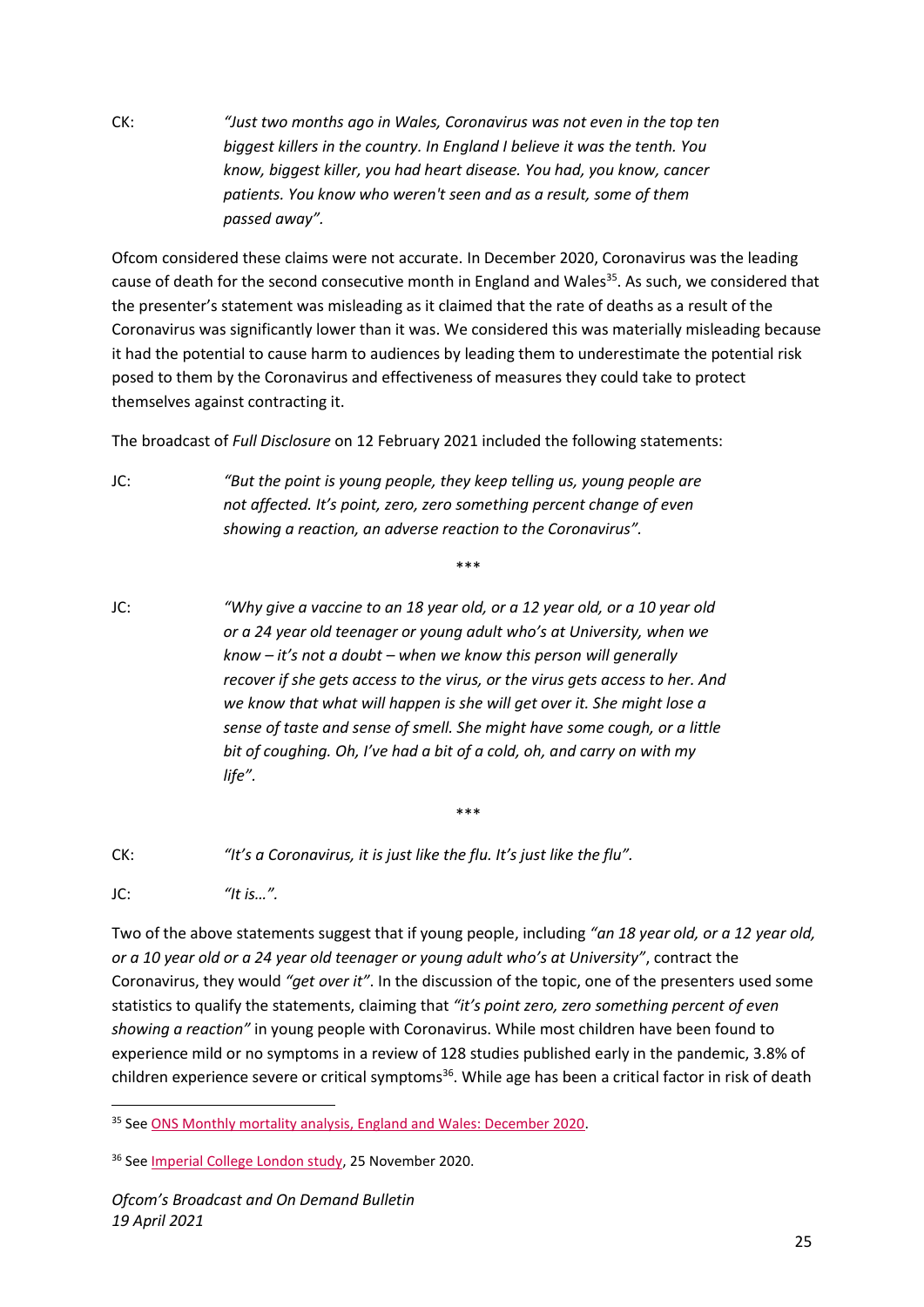or serious illness from the Coronavirus, Ofcom is also aware that throughout the pandemic it has been reported that young people, including those without underlying conditions, have died after contracting the Coronavirus<sup>37</sup>. Ofcom considered that the statements made by the presenter were materially misleading so as to harm audiences as they suggested the risk to young people of having serious symptoms of the Coronavirus was virtually non-existent.

In the 12 February 2021 broadcast the presenters also claimed that the Coronavirus *"is just like the flu"*. Ofcom considered this statement was misleading. We are aware that during the pandemic there has been some debate<sup>38</sup> around the similarities between the Coronavirus and influenza. However, the making of such a comparison has been repeatedly identified as misleading. This is because the number of deaths from the Coronavirus has far exceeded the usual number of deaths from flu in any given season, despite the lockdown and tiered restrictions in place during the pandemic. By way of example, between January and August 2020, there were 48,168 deaths attributed to the Coronavirus compared with 394 deaths that were due to influenza<sup>39</sup>. While there are many different symptoms associated with Coronavirus, some of which are similar to those associated with influenza, Ofcom considered that this statement was misleading as at present, the Coronavirus is clearly a more serious and deadly illness, posing a far higher risk to public health.

We considered that the above statements were materially misleading as they might lead people to underestimate the potential risk posed to them by the Coronavirus and the effectiveness of measures they could take to protect themselves against contracting the Coronavirus and transmitting it to others.

# *Further contextual factors*

In considering whether the statements made in the programme were misleading so as to cause harm to the audience, Ofcom took into account a number of factors, such as: the severity of the situation; whether the material was targeted at a particularly vulnerable audience; and whether the claims were made by a speaker who is portrayed as having authority. We also take into account factors such as: whether there was a degree of challenge; and whether opposing views were included.

Ofcom acknowledged that the Licensee said in its representations that it accepted that the content in both broadcasts had breached Rule 2.2 of the Code. We also noted that it said "both presenters (predominately JC) gave viewers misleading information about how Coronavirus vaccinations, and particularly how mRNA vaccinations, operate and the extent to which this is comparable to contracting the Coronavirus by infection".

In our view, it was clear that topics described above were particularly sensitive given: the global Coronavirus pandemic; the national lockdown in the UK; and the ongoing rollout of Coronavirus vaccines to priority groups. Ofcom took into account that in a developing situation, viewers were likely to be looking for reliable information about the pandemic, given that at the time of broadcast the UK

<sup>&</sup>lt;sup>37</sup> See Guarding arti[cle 'Who is most at risk of contracting coronavirus?'](https://www.theguardian.com/world/2020/feb/21/who-is-most-at-risk-of-contracting-coronavirus).

<sup>&</sup>lt;sup>38</sup> See [Full Fact 'London Mayor candidate wrong to claim Covid](https://fullfact.org/health/coronavirus-flu-season-david-kurten/)-19 pandemic is no worse than a flu season'.

<sup>&</sup>lt;sup>39</sup> See ONS 'Deaths due to coronavirus (COVID-19) compared with deaths from influenza and pneumonia, [England and Wales'](https://www.ons.gov.uk/peoplepopulationandcommunity/birthsdeathsandmarriages/deaths/bulletins/deathsduetocoronaviruscovid19comparedwithdeathsfrominfluenzaandpneumoniaenglandandwales/deathsoccurringbetween1januaryand31august2020).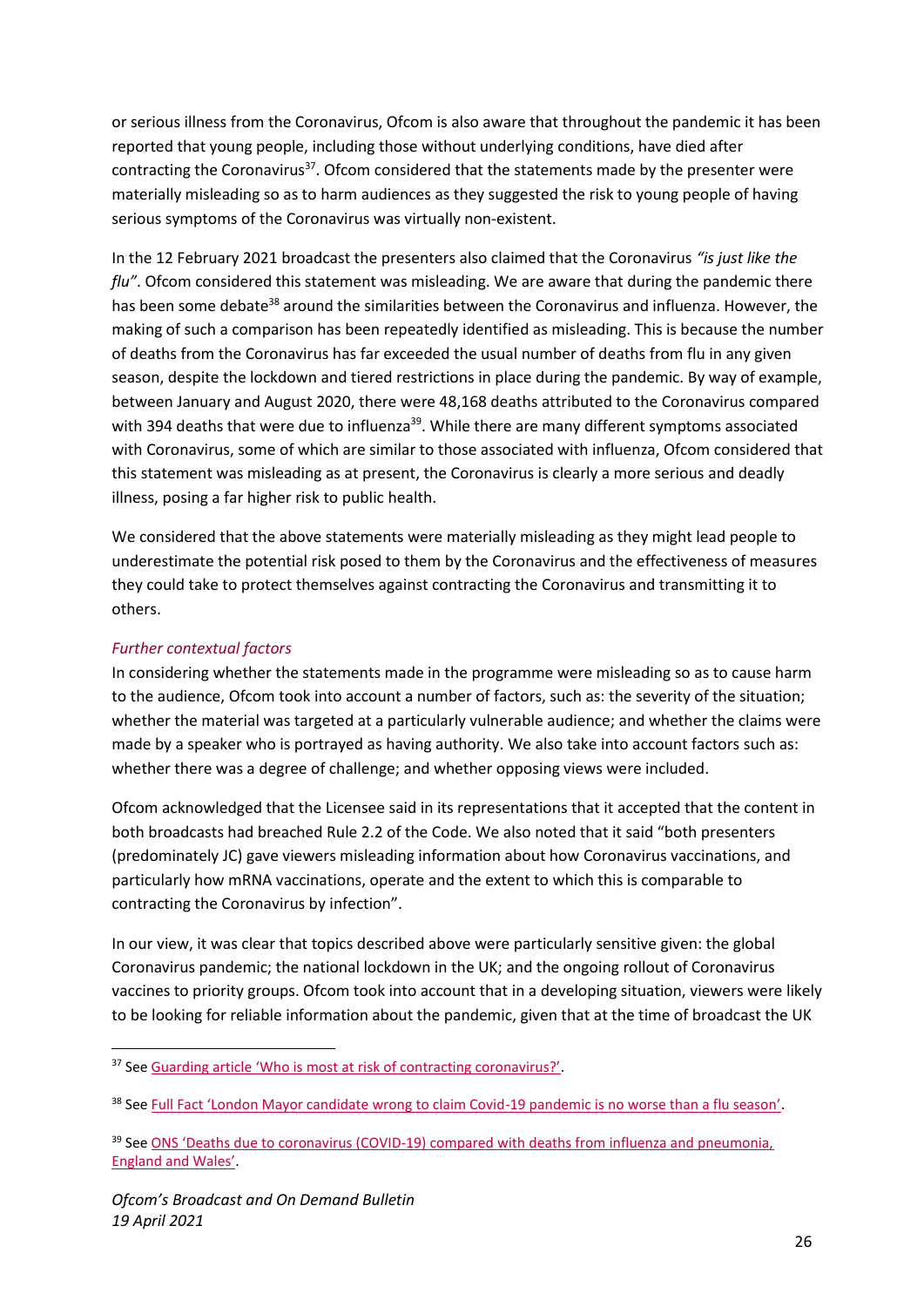was in its third national lockdown, the rollout of Coronavirus vaccines to priority groups was progressing, and the pandemic was having an ongoing impact on people's lives. Within this context, we considered that viewers would have been particularly vulnerable to any misleading or unsubstantiated claims about the Coronavirus that could be potentially harmful to them.

Ofcom also took into account that this religious channel is associated with the Christian denomination Christ Embassy, which was founded and is headquartered in Lagos in Nigeria. Therefore, Ofcom considered it was likely that a significant proportion of the channel's audience are of Black British ethnicity and/or Nigerian heritage. At the time of the broadcasts, it had been widely reported that the Coronavirus death rate is higher among people from minority ethnic backgrounds, with people of Black backgrounds found most likely to be diagnosed with Coronavirus<sup>40</sup>. Since the rollout of vaccinations began, it has been widely reported in the media that people from minority ethnic backgrounds have been less likely to take up the offer of a vaccine<sup>41</sup>. Ofcom considered that Loveworld's audience were therefore likely to be more vulnerable than average to the Coronavirus and to have concerns about accepting a vaccination when the offer of one was made to them. Therefore, we consider Loveworld's audience to be particularly likely to be looking for reliable information about the pandemic, and particularly vulnerable to any misleading or unsubstantiated claims.

*Full Disclosure* was a current affairs programme on a religious service in which presenters discuss a range of topics of public interest. We acknowledge that licensees are likely to want to broadcast content about the Coronavirus pandemic and that, in line with freedom of expression, it is clearly legitimate for broadcasters to debate ongoing developments related to the pandemic. The Code enables broadcasters to include challenging or contentious viewpoints in programmes, including robustly holding governments and public health authorities to account. However, in line with Rule 2.2 of the Code, they must not materially mislead audiences so as to cause harm.

Ofcom took into account the Licensee's representations that the programmes were "largely scripted", and that the sections that included potentially harmful and materially misleading content were part of "unscripted" and "discursive" interaction between the presenters. However, Ofcom noted that the broadcaster is responsible for the content as a whole, including both scripted and unscripted material. We considered these programmes contained a substantial amount of potentially harmful and materially misleading content broadcast throughout both programmes which were more than mere deviations from a script and involved presenters developing on misleading points.

Ofcom considered that audiences were likely to trust information broadcast as part of a current affairs programme in which presenters discuss news stories and statistics to evidence their arguments. The programmes outlined above made a series of misleading claims about: the Coronavirus including measures introduced to reduce transmission; the vaccines being developed to safeguard against it;

<sup>40</sup> Se[e Guardian article.](https://www.theguardian.com/world/2020/jun/02/covid-19-death-rate-in-england-higher-among-bame-people)

<sup>&</sup>lt;sup>41</sup> Se[e BMJ article](https://www.bmj.com/content/372/bmj.n513) that found vaccine hesitancy was highest among black people in a UK survey in December 2020. The article also referenced data up to 15 January 2021 that found black people over 80 in England were half as likely as white people to have been vaccinated. Also see [Guardian article](https://www.theguardian.com/world/2021/jan/16/covid-vaccine-black-people-unlikely-covid-jab-uk) reporting on a survey that found 72% of black people in the UK were unlikely to have the coronavirus vaccine.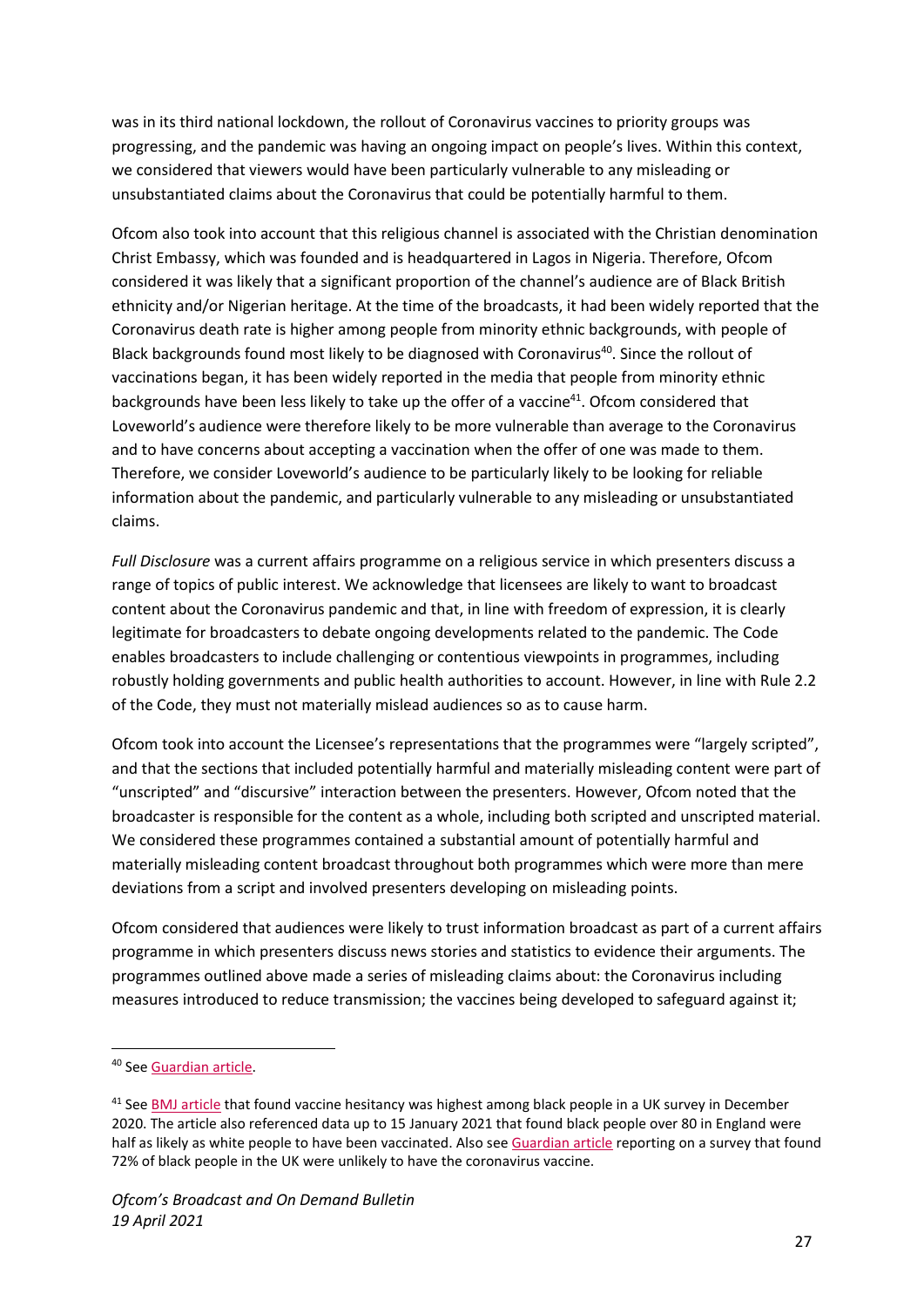and potential treatments for it, without any scientific or other credible basis and without context or challenge. We considered that the claims were materially misleading in that they had the potential to cause harm in the ways set out above. In particular, they gave a distorted view of the potential risks and benefits of vaccination and other health measures, and the motivations and intentions of the public authorities and medical experts advising people on these issues. This had the potential to lead to viewers making important health decisions based on seriously inaccurate information.

For all the reasons outlined above, our Decision is therefore that the Licensee broadcast two programmes containing items or portrayals of factual matters which materially misled the audience, in breach of Rule 2.2.

# Rule 2.1

Rule 2.1 requires that: "Generally accepted standards must be applied to the content of television and radio services…so as to provide adequate protection for members of the public from the inclusion in such services of harmful and/or offensive material."

The Code enables broadcasters to include challenging or contentious viewpoints in programmes. However, they must ensure they provide adequate protection for the audience from the inclusion of potentially harmful material. It is for the broadcaster to decide how to secure such protection where necessary<sup>42</sup>.

When considering a programme's compliance with Rule 2.1, Ofcom must assess the nature of the content and whether there is a reasonable likelihood of it causing members of the public actual or potential harm. Context is important and the extent of any protection required will depend on all the relevant circumstances, including the service on which the material is broadcast, the degree of harm likely to be caused and the likely expectation of the audience.

As set out above, Ofcom considered that the statements made during the two *Full Disclosure* programmes broadcast on 11 and 12 February 2021 contained a number of highly misleading claims. As cited above, Section Two of the Code states that Rule 2.2. is "designed to deal with content that materially misleads the audience so as to cause harm or offence". For all the reasons outlined above, Ofcom considered the statements made were so misleading that they had the potential to cause the audience significant harm. In considering the potential for harm, Ofcom takes into account a number of factors, such as: the severity of the situation; whether the material was targeted at a particularly vulnerable audience; and whether the claims were made by a speaker who is portrayed as having authority. We also take into account factors such as contextual information, whether there was a degree of challenge, and whether opposing views were included.

In this case, we were particularly concerned about the timing of this broadcast at a critical moment for the UK's nationwide vaccine rollout which as outlined above, has been widely accepted by the scientific community as a potential way to reduce the impact of the ongoing pandemic. We were particularly concerned that Loveworld's viewers may have been seeking accurate advice and information about the vaccine at a time when many people were making important decisions about whether to take the vaccine. Vaccination is optional but making a decision, whether on receiving a vaccination or following other health advice, based on inaccurate or misleading information, may have

<sup>&</sup>lt;sup>42</sup> Ofcom has [published guidance](https://www.ofcom.org.uk/__data/assets/pdf_file/0023/104657/Section-2-Guidance-Notes.pdf) on this to assist broadcasters.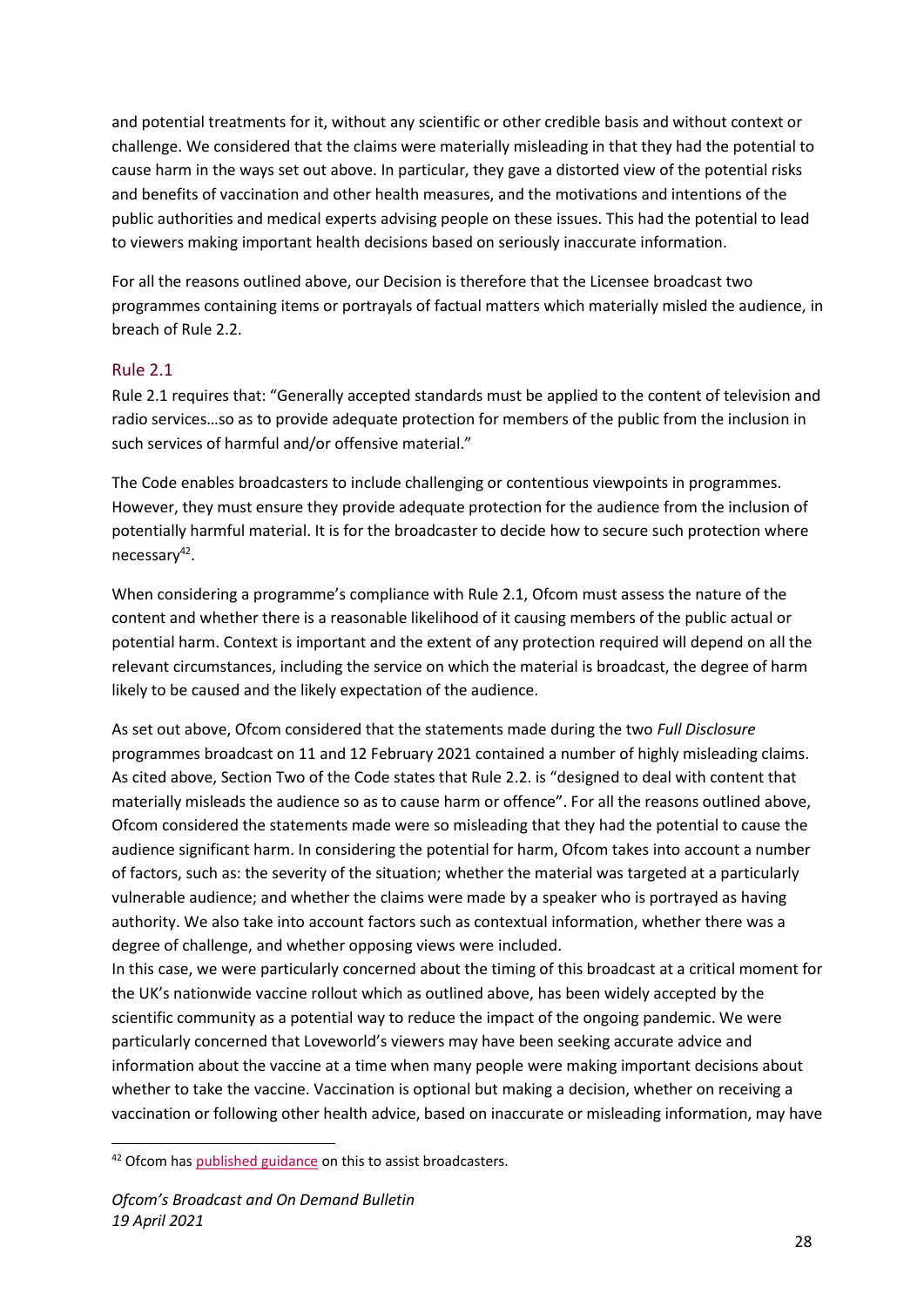serious, potentially life-changing, consequences for an individual. We were also concerned these statements were broadcast at a pivotal moment during the ongoing pandemic where members of the public (at that time particularly in elderly and other vulnerable groups) were being offered vaccination and provided with further health advice to restrict transmission. In our view, this timing made viewers of these two programmes particularly vulnerable to such misleading and potentially harmful claims.

The programme broadcast on 11 February 2021 included statements about safety measures designed to curtail the spread of the Coronavirus. This included the following:

\*\*\*

JC: *"We had an expert on, a doctor, who was saying all the young people should go to the Isle of Man and have a really, really, really big party. Spread it around themselves. And that's exactly, basically what vaccine does… Just go out and meet somebody with it, shake their hands. Embrace the fact that this is exactly the same".*

JC: *"I've never accepted personally the logic of a lockdown. We've had, we've had people say go and have a Covid-19 party if you're a teenager. If you're under the age of 60, going and have a, just go and mingle. Mingle, no facemask, mingle, catch the virus, get immunity that way".*

We considered that these statements, which suggested it was safe for many people to ignore Coronavirus restrictions enshrined in law and implemented to help reduce transmission of the Coronavirus, had the potential to harm viewers. Social distancing<sup>43</sup> and the use of face coverings<sup>44</sup> are scientifically evidenced, established ways for people to avoid catching or spreading Coronavirus. Ofcom acknowledges that the official advice on the efficacy of measures taken has evolved during the course of the pandemic, for instance advice related to face coverings<sup>45</sup>, and it is legitimate for broadcasters to debate the efficacy of this and other measures. However, we were concerned that these statements had the potential to suggest to viewers it would be safe not to follow Coronavirus restrictions and therefore had the potential to put individuals at risk of catching and transmitting the Coronavirus.

We were also concerned that these views were presented, without sufficient challenge, across two current affairs programmes where viewers were likely to expect factual information about the current pandemic to have been presented and discussed. In our view, the potential harm in this case was compounded by the fact the views within the programmes were being expressed by two regular presenters on the service who had a position of authority, trust, and potential influence on regular Loveworld viewers. Further, we considered that the assertion that some of the statements were cited by the presenters as having been made by *"an expert…a doctor"* and *"esteemed doctors"* was likely to have given the impression that people with specialist medical knowledge, likely to be thought of as figures of authority, endorsed the harmful and misleading views expressed by the presenters, but

<sup>43</sup> Se[e Government Guidance on Social Distancing](https://www.gov.uk/government/publications/coronavirus-covid-19-meeting-with-others-safely-social-distancing/coronavirus-covid-19-meeting-with-others-safely-social-distancing) an[d NHS advice on Social Distancing.](https://www.nhs.uk/conditions/coronavirus-covid-19/social-distancing/what-you-need-to-do/)

<sup>44</sup> Se[e Government Guidance on Face coverings](https://www.gov.uk/government/publications/face-coverings-when-to-wear-one-and-how-to-make-your-own/face-coverings-when-to-wear-one-and-how-to-make-your-own) and [WHO advice: When and how to use masks.](https://www.who.int/emergencies/diseases/novel-coronavirus-2019/advice-for-public/when-and-how-to-use-masks)

*Ofcom's Broadcast and On Demand Bulletin 19 April 2021* <sup>45</sup> Se[e advice from WHO](https://www.who.int/publications/i/item/advice-on-the-use-of-masks-in-the-community-during-home-care-and-in-healthcare-settings-in-the-context-of-the-novel-coronavirus-(2019-ncov)-outbreak) published on 5 June 2020.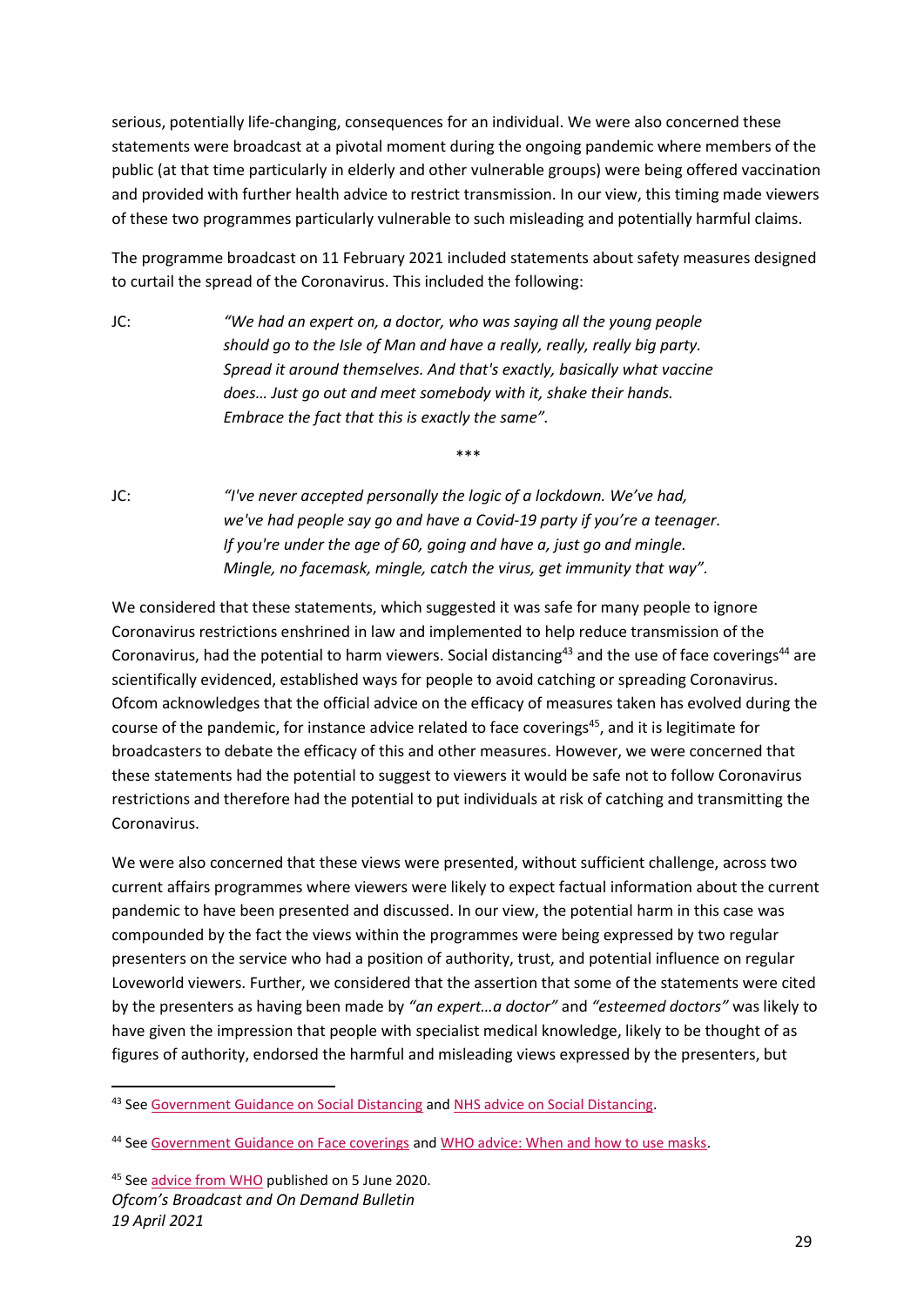were prevented from doing so publicly. We also considered that statements made by the presenters about the experience of doctors contributed to the potential for harm. For instance, in the 11 February 2021 broadcast, one of the presenters said:

JC: *"Others in SAGE, who were also very, very, very well connected to the pharma companies themselves, by the way. You always have to look at who's connected to what, what background do they have? Where do they come from? Who's paying your research right now?...I saw one doctor stand up, pace around his room, sit down, stand up, pace around his room, sit down. Answering this question, I said: why are you not treating other patients with other diseases and other things? And you could see the anxiety on their faces. They were not able to come to the studio to say this because, of course, their jobs depend on listening to whoever is paying the piper right now. And they say: well I can only do this because I'm told to act in this way, and I'm supposed to deal with my patients in this way and that's that. I cannot act outside that box… At the end of the day the doctors themselves, that's the one thing they all agreed on is that they do not understand the government policy on this matter".*

Ofcom considered this suggested that health advice and the treatment given by doctors was being driven by the business interests of the *"pharma companies"* who were *"very well connected"* to SAGE and that action being taken by medical professionals was not motivated by clinical need or ethics. We considered that this had the potential to undermine trust in medical professionals and unfairly called the ethics of doctors, the members of SAGE and therefore wider public health measures implemented to tackle the pandemic into question. Combined with a lack of challenge to the view that certain measures, such as social distancing measures, were at best ineffective, we considered that this content had the potential to cause harm to the audience.

Ofcom went on to consider whether the Licensee provided adequate protection to viewers from this potentially harmful material. It is an editorial decision for the broadcaster as to how adequate protection might be achieved and our [published guidance](https://www.ofcom.org.uk/__data/assets/pdf_file/0023/104657/Section-2-Guidance-Notes.pdf) states that there are various methods broadcasters can consider.

We took into account that as a religious service, Loveworld viewers may have expected the presenters to bring a religious perspective to current issues affecting their lives and might expect current affairs topics to be discussed alongside the presenters' own religious beliefs. However, in our view, the programmes were not framed within the context of a religious sermon or other religious programming and were presented as factual, current affairs programmes. We noted the Licensee also described the programmes as "news analysis".

We took into account that the Licensee said that one of the presenters "went outside the guidelines of the script" and presented his own views, which did not represent the views of the channel. We acknowledged that the Licensee had explained this was "gross misconduct" and in response it had "queried and spoken to" the presenter. We acknowledged that the Licensee also said it was "reviewing its code of conduct policy". However, given the significant harm presented by the material,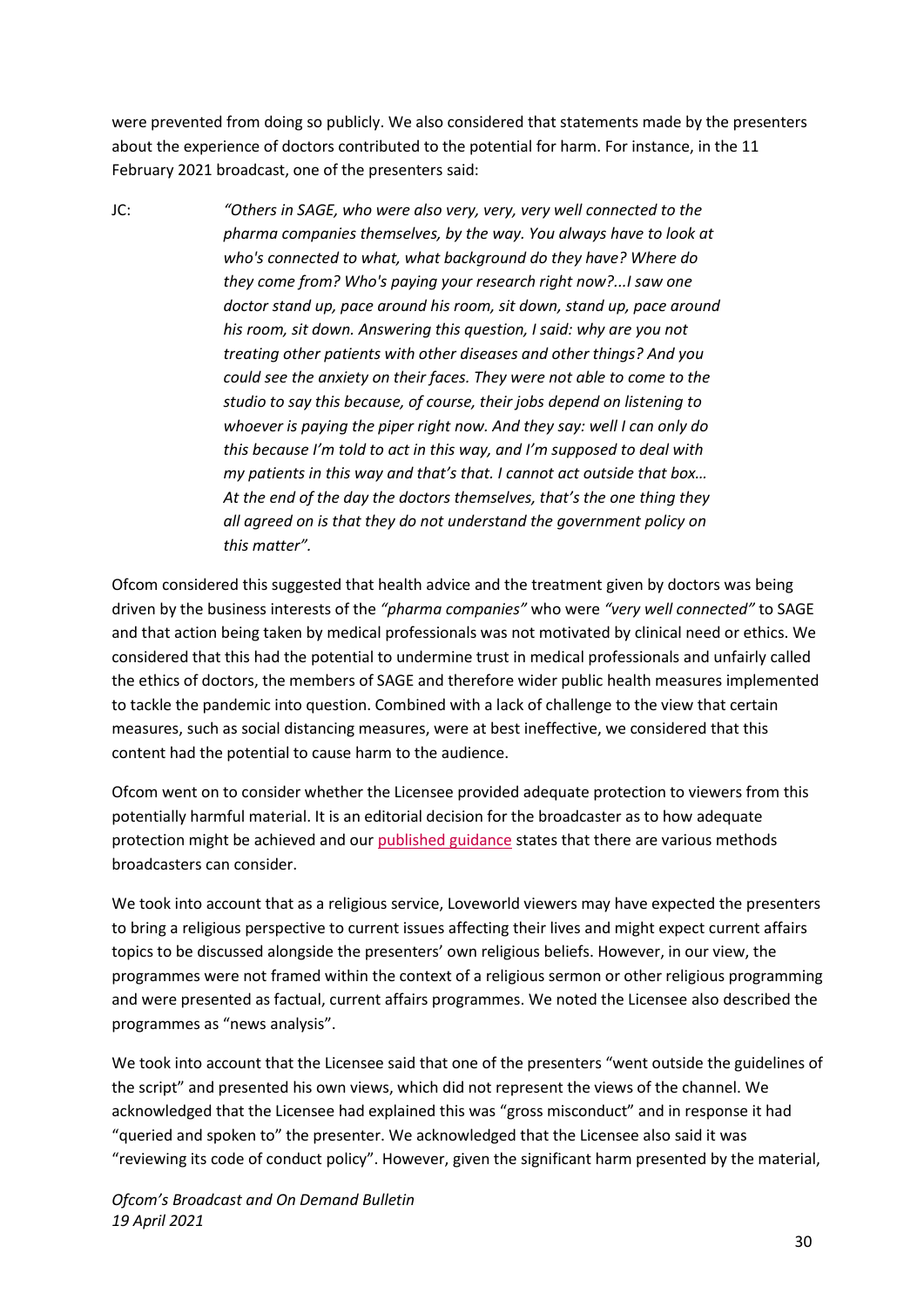we did not think this action addressed the potential harm to audiences from the material actually broadcast, nor did it reassure Ofcom that the Licensee's compliance processes have changed in a manner sufficient to prevent similar content from being broadcast again in the future.

We acknowledged that when discussing possible treatments for Coronavirus in the 11 February 2021 broadcast, the presenters stressed that audience members should not *"self-medicate"* and should *"speak to your doctor before you put anything in your body"*. While warnings and advice to audiences about consulting a qualified medical practitioner can mitigate the potential for harm, Ofcom's research on health claims has found that warnings can have questionable impact if contradicted or undermined by comments made by an authoritative speaker<sup>46</sup>. As outlined previously in this Decision, Ofcom considered these presenters had a significant level of authority, which was compounded by repeated references to their sources of information being the views of doctors they had spoken to. In addition, Ofcom was primarily concerned that there was a strong suggestion that the UK Government or health professionals were purposefully withholding effective treatments, and were motivated and influenced by pharmaceutical companies, rather than concerned with how effective the drugs were to treat patients. We considered this could cause significant concern among viewers and even cause distress if they or their loved ones were seriously ill from the Coronavirus. We therefore considered that the statements advising viewers to seek advice from a medical professional did not sufficiently mitigate the potential for harm.

We also noted that the presenters stated, in the 12 February 2021 broadcast, that people should do their *"own research"* into some of the topics discussed in the programmes. However, we did not consider this to be adequate protection for the very harmful and misleading claims which were repeatedly made by both presenters across two programmes.

We took into account the Licensee's representations that the broadcasts of *Full Disclosure* included "other compliant material". However, Ofcom did not consider the inclusion of material that complied with the Code, in and of itself, mitigated the potential for serious harm in this case. The programmes did not include any challenge or context to the potentially harmful statements made by the presenters, to provide adequate protection to viewers.

Ofcom acknowledged that the Licensee said that it accepted both programmes were in breach of Rule 2.1 of the Code.

For all the reasons outlined above, our Decision is therefore that the Licensee did not provide adequate protection to the audience from the inclusion of the potentially harmful material in these programmes, in breach of Rule 2.1

# **Conclusion**

Overall, we considered that each programme presented a number of materially misleading and potentially harmful claims about the Coronavirus, which would have put viewers at significant risk. Ofcom does not seek to curb or limit the ability of a broadcaster to present programmes from a religious perspective, or to transmit programmes which express views that may be considered

<sup>46</sup> See [Ofcom's Health and wealth claims in programming](https://www.ofcom.org.uk/__data/assets/pdf_file/0016/104650/Health-claims-report.pdf): audience attitudes to potential harm, setting out audience views on the potential harm arising from programmes involving health or wealth claims.